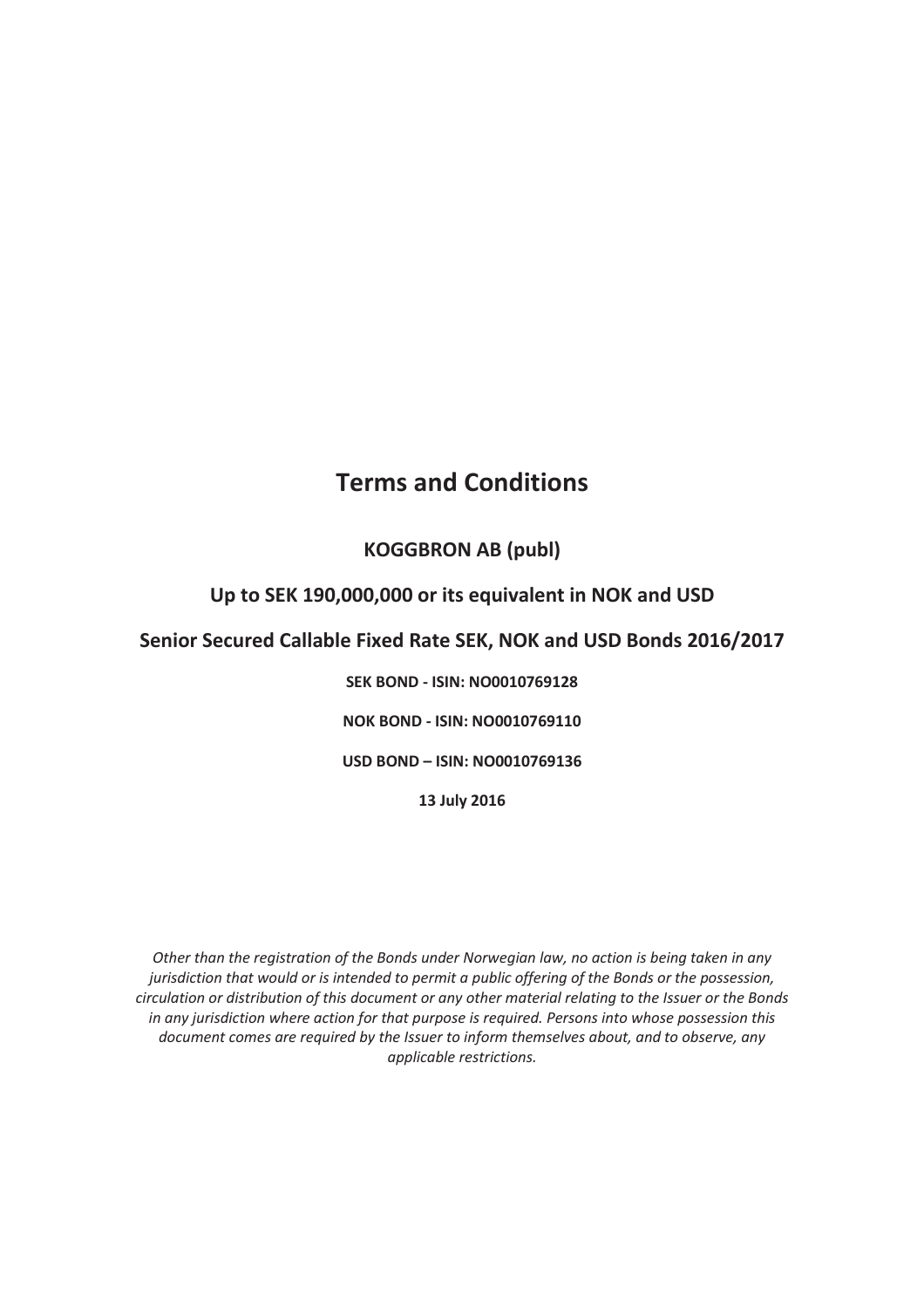# **Table of Contents**

| 1.  |  |
|-----|--|
| 2.  |  |
| 3.  |  |
| 4.  |  |
| 5.  |  |
| 6.  |  |
| 7.  |  |
| 8.  |  |
| 9.  |  |
| 10. |  |
| 11. |  |
| 12. |  |
| 13. |  |
| 14. |  |
| 15. |  |
| 16. |  |
| 17. |  |
| 18. |  |
| 19. |  |
| 20. |  |
| 21. |  |
| 22. |  |
| 23. |  |
| 24. |  |
| 25. |  |
| 26. |  |
| 27. |  |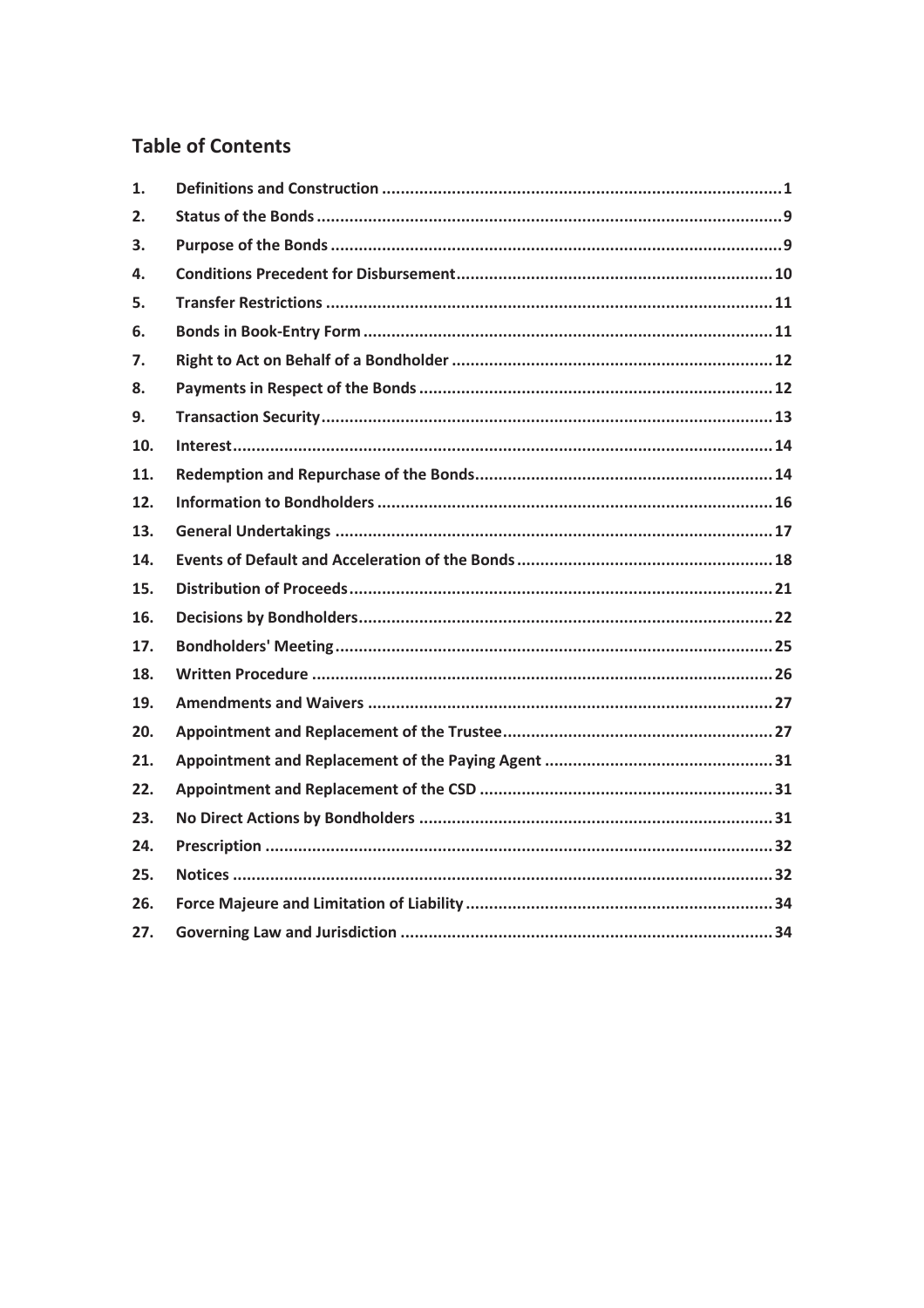### **1. Definitions and Construction**

#### **1.1 Definitions**

In these terms and conditions (the "**Terms and Conditions**"):

"**Account Operator**" means a bank or other party registered as account operator (*No: Kontofører*) with Verdipapirsentralen ASA ("**VPS**"), through which a Bondholder has opened a Securities Account in respect of its Bonds.

"**Additional Mortgage Certificates**" means the mortgage certificates in the amount of SEK 145,000,000, within SEK 135,000,000 to SEK 280,000,000, issued in the Property.

"**Additional Security**" means security over (i) all the shares issued in SEM System FMy5 AB, (ii) the condominium apartments (Sw. *bostadsrätter*) in the condominium association (Sw. *bostadsrättsförening*) BRF Fakiren i Höganäs with no. F1001, F1101, F1102, N1001, N1002, N1003, N1004, N1005, N1101, N1102, N1103 and (iii) the condominium apartments in the condominium association BRF Carl Krooksgata 36 with no. 301, 302, 303, 304, 305, 306, 403, 404, 405, 406, 501, 502, 503, 504, 505, 506.

"**Adjusted Nominal Amount**" means the Total Nominal Amount less the Nominal Amount of all Bonds owned by a Group Company or an Affiliate, irrespective of whether such person is directly registered as owner of such Bonds.

"**Advance Purchase Agreements**" means (a) an advance or deferred purchase agreement if the agreement is in respect of the supply of assets or services and payment is due not more than 90 days after the date of supply, or (b) any other trade credit incurred in the ordinary course of business.

"**Affiliate**" means any Person, directly or indirectly, controlling or controlled by or under direct or indirect common control with such specified Person. For the purpose of this definition, "**control**" when used with respect to any Person means the power to direct the management and policies of such Person, directly or indirectly, whether through the ownership of voting securities, by contract or otherwise; and the terms "**controlling**" and "**controlled**" have meanings correlative to the foregoing.

"**Arranger**" means JOOL Markets AS, Bryggegata 14, 0250 Oslo, Norway.

"**Bondholder**" means a person who is registered on a Securities Account as direct registered owner or nominee with respect to a Bond.

"**Bondholders' Meeting**" means a meeting among the Bondholders held in accordance with Clause 17 (*Bondholders' Meeting*).

"**Bond**" means a SEK Bond and/or a NOK Bond and/or a USD Bond.

"**Business Day**" means a Business Day Sweden and a Business Day Norway.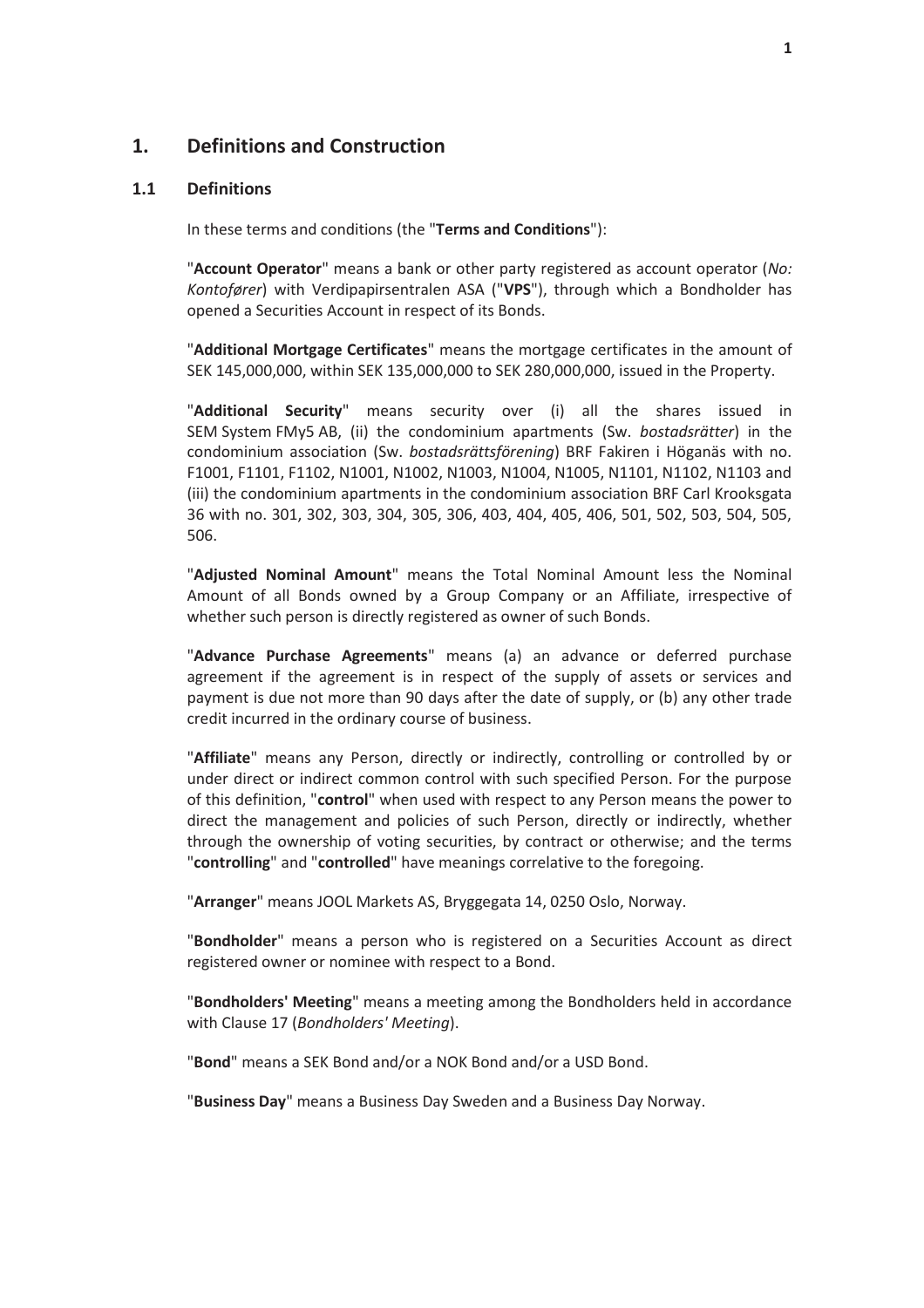"**Business Day Norway**" means a day other than a Saturday, Sunday or a public holiday in Norway on which the Norwegian Central Bank's and the CSD's settlement systems are open and commercial banks in Norway are open for business.

"**Business Day Sweden**" means a day in Sweden other than a Sunday or other public holiday and on which day the CSD settlement system is open. Saturdays, Midsummer Eve (Sw. *midsommarafton*), Christmas Eve (Sw. *julafton*) and New Year's Eve (Sw. *nyårsafton*) shall for the purpose of this definition be deemed to be public holidays.

"**Change of Control Event**" means the occurrence of an event or series of events whereby the Parent, directly or indirectly, ceases to control (a) 100% of the shares or votes of the Issuer, or (b) the right to, directly or indirectly, appoint or remove the whole or a majority of the directors of the board of directors of the Issuer.

"**CSD**" means the Issuer's central securities depository and registrar in respect of the Bonds, initially Verdipapirsentralen ASA (org. nr. 985 140 421, Fred Olsens gate 1, 0152 Oslo), or another party replacing it, as CSD, in accordance with these Terms and Conditions.

"**CSD Regulations**" means the CSD's rules and regulations applicable to the Issuer, the Trustee and the Bonds from time to time.

"**Condominium Apartments**" means the condominium apartments (Sw. *bostadsrätter*) no. 1-7 in the condominium association (Sw. *bostadsrättsförening*) BRF Hantverkaren 11 and the condominium apartments no. 1, 2, A1101, A1103, B1201 in the condominium association BRF Thalia 15, currently owned by Johan Tungard AB.

"**Down-Stream Loan**" means the SEK 1,000,000 down-stream loan from the Issuer to the Property Company, which shall be used for corporate purposes of the Property Company and which shall be secured by the Additional Mortgage Certificates.

"**Early Redemption Amount**" means an amount equal to the sum of:

- (a) the Nominal Amount of the redeemed Bonds; and
- (b) an amount equal to the interest on the redeemed Bonds that would have accrued from and including the Issue Date to, but excluding, the First Call Date.

"**Environmental Law**" means any applicable law or regulation which relates to:

- (a) the pollution or protection of the environment; or
- (b) the generation, handling, storage, use, release or spillage of any substance which, alone or in combination with any other, is capable of causing harm to the environment, including, without limitation, any waste.

"**Environmental Permit**" means any permit and other authorisation and the filing of any notification, report or assessment required under any Environmental Law for the operation of the business of any member of the Issuer Group conducted on or from the real properties owned or used by any member of the Issuer Group.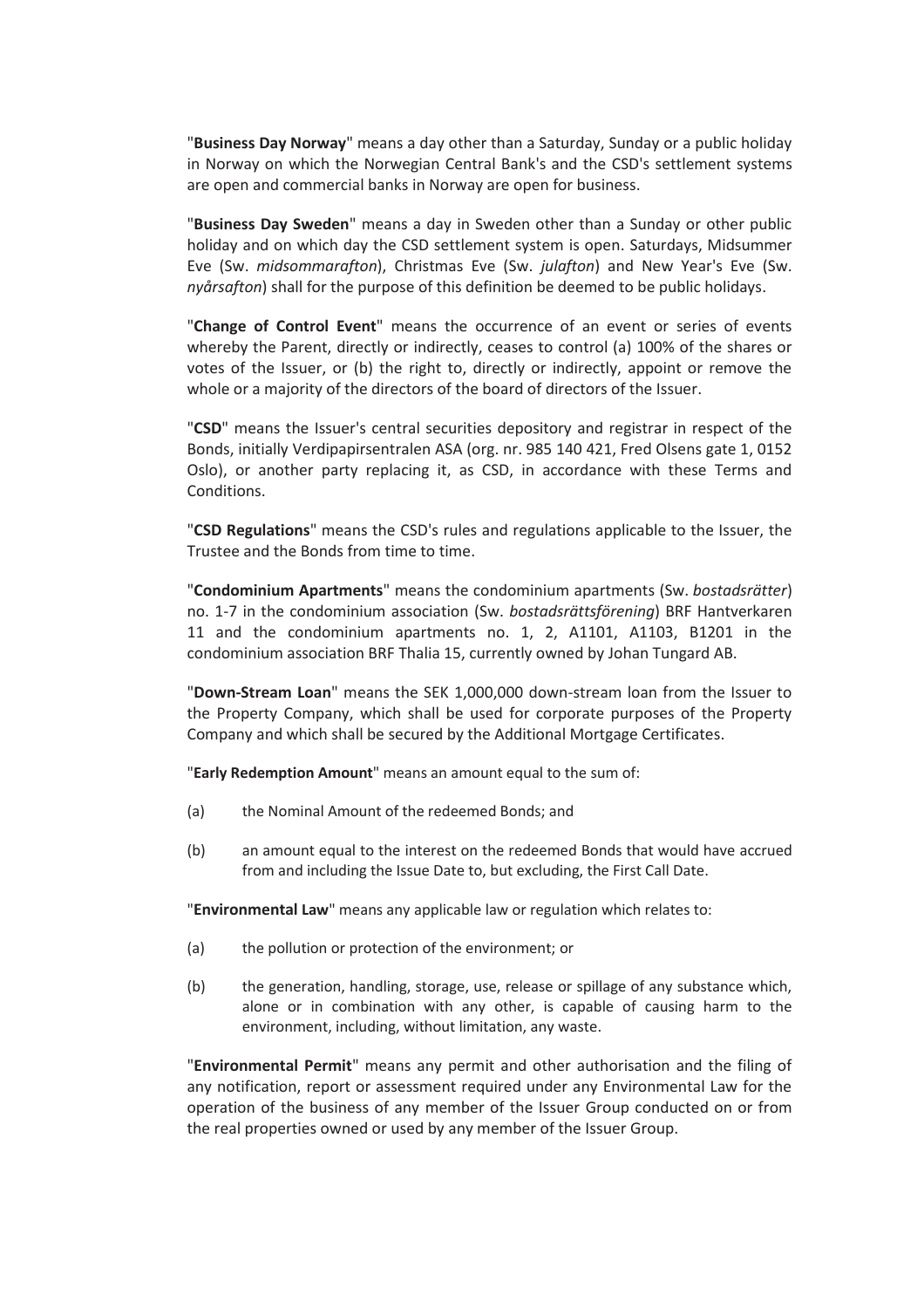"**Escrow Accounts**" means a SEK bank account, a NOK bank account and a USD bank account opened by the Arranger with a reputable bank, on which the proceeds from the issue of the Bonds will be held by the Arranger until the conditions precedent for disbursement of the Net Proceeds have been fulfilled.

"**Event of Default**" means an event or circumstance specified in any of the Clauses 14.1 *(Non-Payment*) to and including Clause 14.9 (*Continuation of the Business*).

"**Final Maturity Date**" means, subject to the Issuer's extension option pursuant to Clause 11.1(b), the date falling six (6) months after the Issue Date.

"**Finance Documents**" means these Terms and Conditions, the Trustee Agreement, the Security Documents, the Subordination Agreement (when applicable) and any other document designated by the Issuer and the Trustee as a Finance Document.

"**Financial Indebtedness**" means any indebtedness in respect of:

- (a) monies borrowed or raised, including Market Loans;
- (a) the amount of any liability in respect of any finance leases, to the extent the arrangement is treated as a finance lease in accordance with the accounting principles applicable on the Issue Date (a lease which in the accounts of the Issuer Group is treated as an asset and a corresponding liability);
- (b) receivables sold or discounted (other than any receivables to the extent they are sold on a non-recourse basis);
- (c) any amount raised under any other transaction (including any forward sale or purchase agreement) having the commercial effect of a borrowing;
- (d) any derivative transaction entered into in connection with protection against or benefit from fluctuation in any rate or price (and, when calculating the value of any derivative transaction, only the mark to market value shall be taken into account, provided that if any actual amount is due as a result of a termination or a close-out, such amount shall be used instead);
- (e) any counter indemnity obligation in respect of a guarantee, indemnity, bond, standby or documentary letter of credit or any other instrument issued by a bank or financial institution; and
- (f) (without double counting) any guarantee or other assurance against financial loss in respect of a type referred to in the above items (a)-(f).

"**First Call Date**" means the date falling three (3) months after the Issue Date.

"**Force Majeure Event**" has the meaning set forth in Clause 26(a).

"**Group**" means the group (Sw. *koncern*) to which the Issuer belongs, with the Parent as the ultimate parent company (each company within the Group is a "**Group Company**").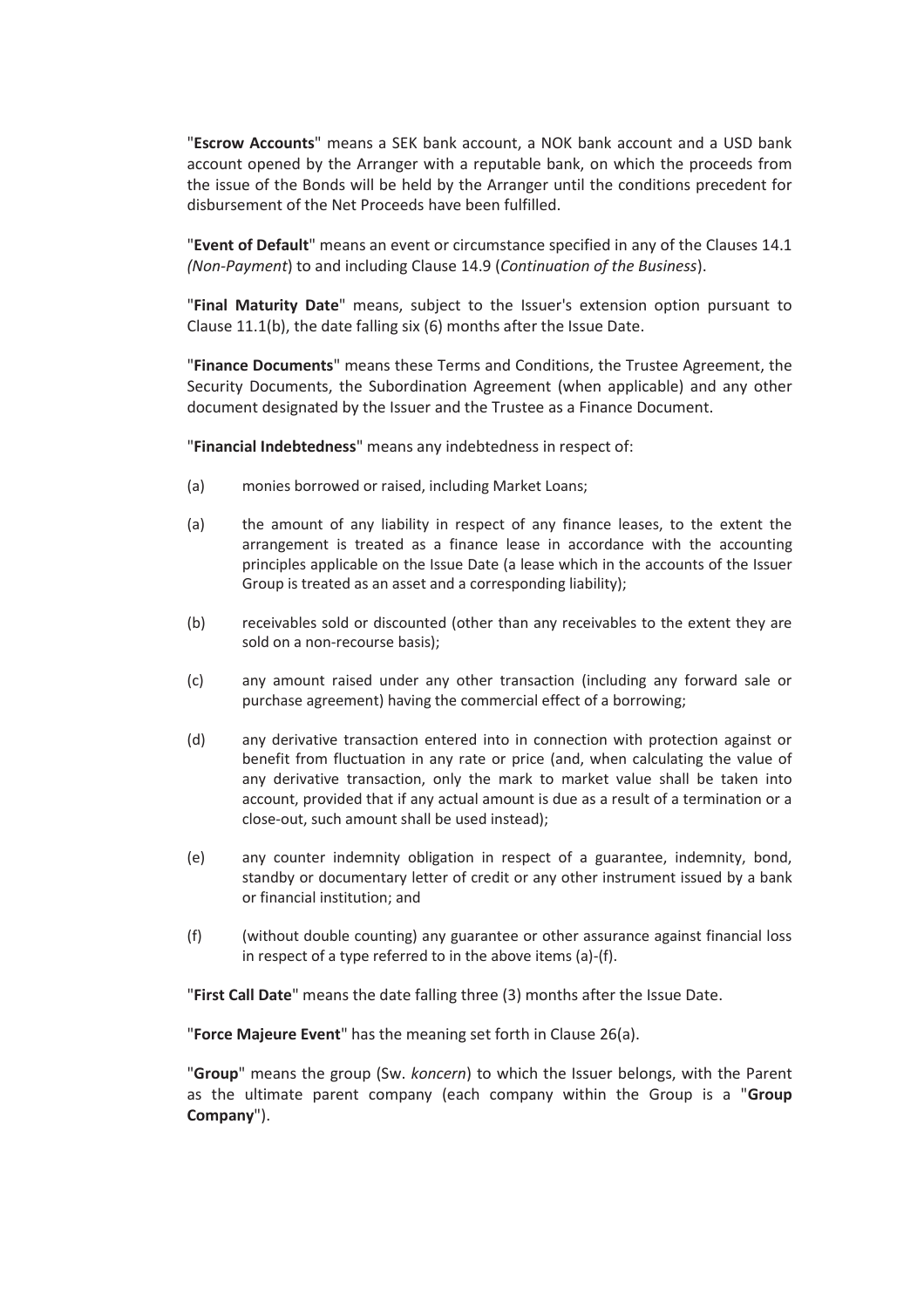"**Initial Exchange Ratio**" means the SEK/NOK or the SEK/USD exchange rate quoted on the Swedish Central Bank's website (www.riksbank.se) at 12:00 Swedish time on the Issue Date.

"**Insolvent**" means, in respect of a relevant person, that it is deemed to be insolvent, or admits inability to pay its debts as they fall due, in each case within the meaning of Chapter 2, Sections 7-9 of the Swedish Bankruptcy Act (Sw. *konkurslagen (1987:672)*) (or its equivalent in any other jurisdiction), suspends making payments on any of its debts or by reason of actual financial difficulties commences negotiations with all or substantially all of its creditors (other than the Bondholders and creditors of secured debt) with a view to rescheduling any of its indebtedness (including company reorganisation under the Swedish Company Reorganisation Act (Sw. *lag (1996:764) om företagsrekonstruktion*) (or its equivalent in any other jurisdiction)) or is subject to involuntary winding-up, dissolution or liquidation.

"**Interest**" means the interest on the Bonds calculated in accordance with Clauses 10(a) to 10(c).

"**Interest Rate**" means 15.00 per cent. *per annum*.

"**Issue Date**" means 14 July 2016.

"**Issuer**" means Koggbron AB (publ), org. nr. 556977-0570, a public limited liability company incorporated in Sweden.

"**Issuer Group**" means the Issuer and is Subsidiaries from time to time.

"**Market Loan**" means any loan or other indebtedness where an entity issues commercial paper, certificates, subordinated debentures, bonds or any other debt securities (including, for the avoidance of doubt, medium term note programmes and other market funding programmes), provided in each case that such instruments and securities are or can be subject to trade on a regulated or unregulated recognised market place.

"**Material Adverse Effect**" means a material adverse effect on (a) the business, financial condition or operations of the Issuer, (b) the Issuer's ability to perform and comply with the Finance Documents, or (c) the validity or enforceability of the Finance Document.

"**Net Proceeds**" means the proceeds from the issuance of the Bonds which after deduction has been made for the Transaction Costs.

"**Nominal Amount**" has the meaning set forth in Clause 2(c).

"**NOK Bonds**" means a debt instrument for the Nominal Amount, denominated in NOK and which are governed by and issued under these Terms and Conditions, with ISIN NO0010769110.

"**Norwegian Kronor**" and "**NOK**" means the lawful currency of Norway.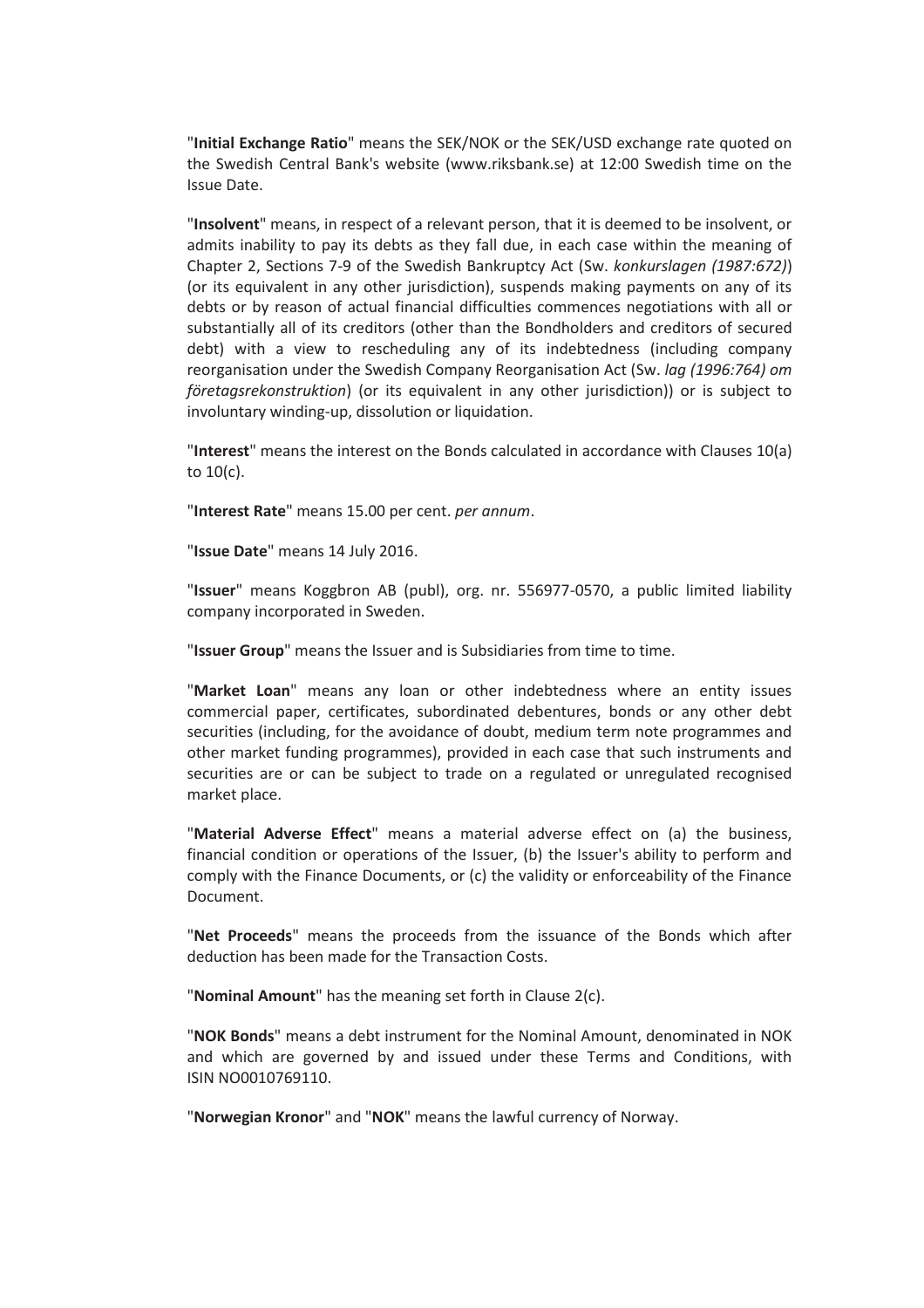"**Norwegian Securities Register Act**" means the Norwegian Act relating to registration of financial instruments of 5 July 2002 No. 64.

"**Parent**" means Koggbron Fastigheter AB (publ), org. nr. 556605-4259, a public limited liability company incorporated in Sweden.

"**Parent Loan**" means the approximately SEK 211,000,000 loan agreement between the Parent and Svea Ekonomi AB, originally dated 18 August 2015, for which the Issuer has provided certain Security and guarantees.

"**Paying Agent**" means the legal entity appointed by the Issuer to act as its paying agent with respect to the Bonds in the CSD.

"**Permitted Debt**" means any Financial Indebtedness:

- (a) of the Issuer incurred under the Bonds;
- (b) incurred by the Property Company under the Senior Facility Agreement;
- (c) taken up by the Property Company from the Issuer;
- (d) constituting a Subordinated Loan;
- (e) incurred in the ordinary course of business under Advance Purchase Agreements;
- (f) incurred by the Issuer under the Vendor Loan Note; and
- (g) credit from Ji Finance Sweden AB up to SEK 5,000,000.

"**Permitted Security**" means any guarantee or Security:

- (a) created in accordance with the Terms and Conditions;
- (b) provided by the Property Company under the Senior Facility Agreement;
- (c) provided by the Issuer as Security for the Parent Loan;
- (d) provided by the Property Company to JI Finance Sweden AB over a mortgage certificate of SEK 5,000,000 issued in the Property;
- (e) arising by operation of law or in the ordinary course of business (including collateral or retention of title arrangements in connection with Advance Purchase Agreements but, for the avoidance of doubt, not including guarantees or security in respect of any monies borrowed or raised); and
- (f) being parent company guarantees granted in the ordinary course of business by the Issuer for the Property Company's obligations.

"**Person**" means any individual, corporation, partnership, limited liability company, joint venture, association, joint-stock company, trust, unincorporated organisation, government, or any agency or political subdivision thereof or any other entity, whether or not having a separate legal personality.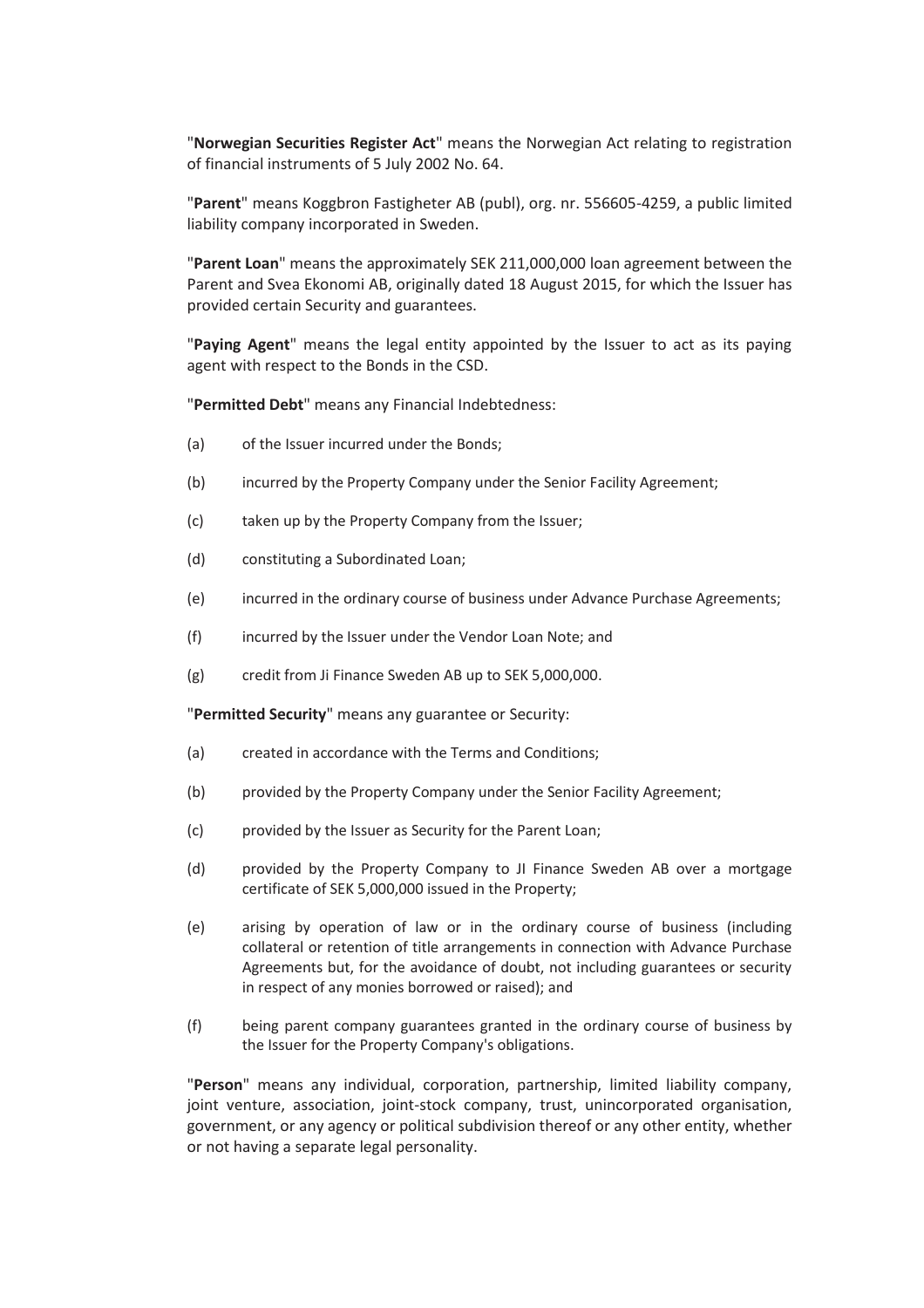"**Property**" means the real property Malmö Katrinelund 29, owned by the Property Company.

"**Property Company**" means Malmö Katrinelund 27 AB, reg. no. 556934-3931.

"**Record Date**" means in relation to any payments pursuant to these Terms and Conditions, the date designated as the Record Date in accordance with the CSD Regulations from time to time.

"**Redemption Date**" means the date on which the Bonds are to be redeemed or repurchased in accordance with Clause 11 (*Redemption and Repurchase of the Bonds*).

"**Secured Obligations**" means all present and future obligations and liabilities of the Issuer to the Secured Parties under the Finance Documents.

"**Secured Parties**" means the Bondholders and the Trustee.

"**Securities Account**" means the account for dematerialised securities maintained by the CSD pursuant to the Norwegian Securities Register Act in which (i) an owner of such security is directly registered or (ii) an owner's holding of securities is registered in the name of a nominee.

"**Security**" means a mortgage, charge, pledge, lien or other security interest securing any obligation of any person or any other agreement or arrangement having a similar effect.

"**Security Documents**" means the security documents creating the following security:

- (a) security over the shares in the Property Company;
- (b) security over the Down-Stream Loan (including attached security in form of the Additional Mortgage Certificates) and any future down-stream loans provided from the Issuer to the Property Company;
- (c) security by the Property Company over the Additional Mortgage Certificates which shall secure the Down-Stream Loan (only);
- (d) security over the Condominium Apartments; and
- (e) security over the Additional Security.

"**SEK Bonds**" means a debt instrument for the Nominal Amount, denominated in SEK and which are governed by and issued under these Terms and Conditions, with ISIN NO0010769128.

"**Senior Facility Agreement**" means the SEK 130,000,000 senior secured credit facility, between the Property Company as borrower and Svea Ekonomi AB as lender, originally dated 13 April 2015, secured by a first priority mortgage over the Property of up to SEK 130,000,000 and which in the event of any refinancing, amendment or replacement of the Senior Facility Agreement the nominal amount shall not exceed SEK 130,000,000.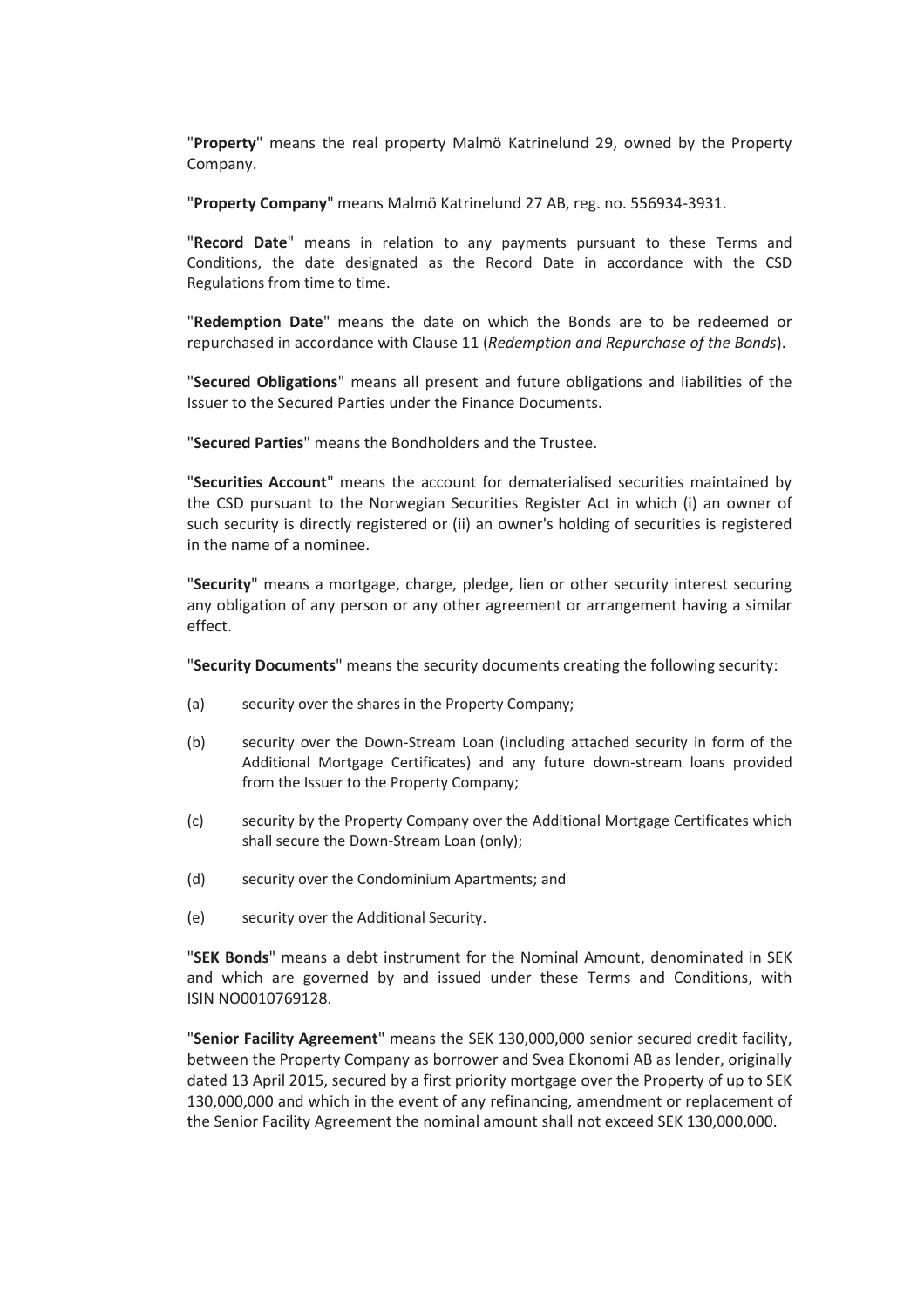"**Subordination Agreement**" means a subordination agreement entered into between the Issuer, any provider of subordinated loans to the Issuer and the Trustee, for the purpose of subordinating loans to the Issuer.

"**Subordinated Loan**" means any future loans taken up by the Issuer, which:

- (a) in aggregate do not exceed SEK 20,000,000 (or its equivalent in other currencies);
- (b) are subordinated to the Bonds, including that in the event of a bankruptcy or composition of the Issuer, may not to receive a distribution or payment until the Bonds have been fully repaid;
- (c) mature after the Final Maturity Date (as extended);
- (d) do not entail any interest payments as long as the Bonds are outstanding; and
- (e) are subject to a Subordination Agreement entered into between the Issuer, any provider of loans to the Issuer and the Trustee prior to the entry of any such loan.

"**Subsidiary**" means in relation to any person, any legal entity (whether incorporated or not), which at any time is a subsidiary (Sw. *dotterföretag*) to such person, directly or indirectly, as defined in the Companies Act (Sw. *Aktiebolagslagen*).

"**Swedish Kronor**" and "**SEK**" means the lawful currency of Sweden.

"**Total Nominal Amount**" means the total aggregate Nominal Amount of the Bonds outstanding at the relevant time.

"**Transaction Costs**" means all fees, arrangement fees, costs and expenses, stamp, registration and other taxes incurred by the Issuer in connection with the issuance of the Bonds.

"**Transaction Security**" means the Security provided for the Secured Obligations pursuant to the Security Documents.

"**Trustee Agreement**" means the trustee agreement entered into on or before the Issue Date, between the Issuer and the Trustee, or any replacement trustee agreement entered into after the Issue Date between the Issuer and a trustee, regarding, *inter alia*, the remuneration payable to the Trustee or a replacement trustee.

"**Trustee**" means Intertrust (Sweden) AB, Swedish Reg. No. 556625-5476, or another party replacing it, as trustee, in accordance with these Terms and Conditions.

"**USD**" means the lawful currency of the United States of America.

"**USD Bond**" means a debt instrument for the Nominal Amount, denominated in USD and which are governed by and issued under these Terms and Conditions, with ISIN NO0010769136.

"**Vendor Loan Note**" means a vendor loan of up to approximately SEK 13,000,000 issued by the Issuer for the purpose of financing the acquisition of the Condominium Apartments.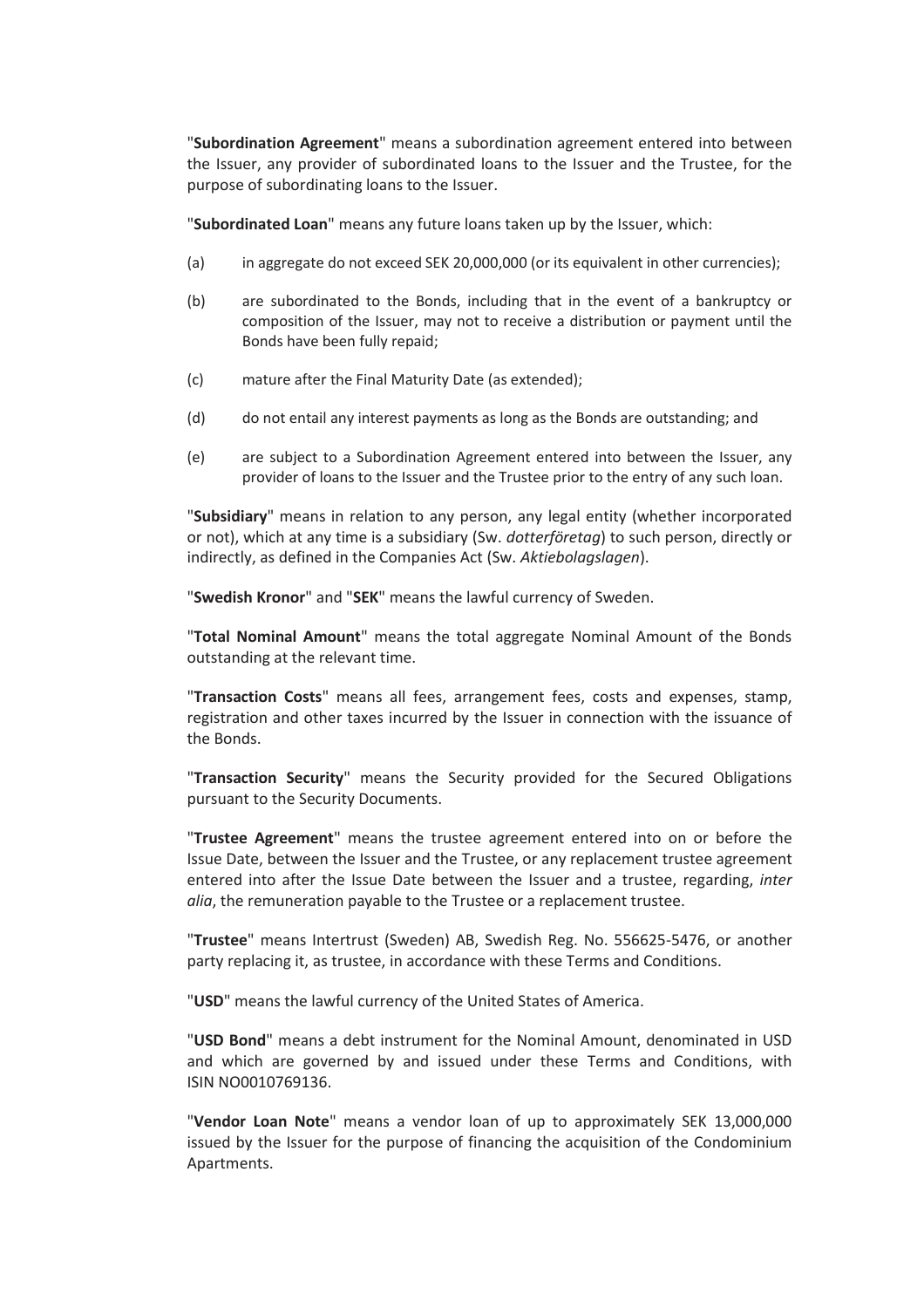"**Written Procedure**" means the written or electronic procedure for decision making among the Bondholders in accordance with Clause 18 (*Written Procedure*).

#### **1.2 Construction**

- (a) Unless a contrary indication appears, any reference in these Terms and Conditions to:
	- (i) "**assets**" includes present and future real properties, revenues and rights of every description;
	- (ii) any agreement or instrument is a reference to that agreement or instrument as supplemented, amended, novated, extended, restated or replaced from time to time;
	- (iii) a "**regulation**" includes any regulation, rule or official directive, request or guideline (whether or not having the force of law) of any governmental, intergovernmental or supranational body, agency, department or regulatory, self-regulatory or other authority or organisation;
	- (iv) a provision of law is a reference to that provision as amended or reenacted; and
	- (v) a time of day is a reference to Stockholm time.
- (b) An Event of Default is continuing if it has not been remedied or waived.
- (c) A notice shall be deemed to be sent by way of press release if it is made available to the public within Sweden promptly and in a non-discriminatory manner.
- (d) Subject to paragraph (e) below, when ascertaining whether a limit or threshold specified in Swedish Kronor has been attained or broken, an amount in another currency shall be counted on the basis of the rate of exchange for such currency against Swedish Kronor for the previous Business Day, as published by the Swedish Central Bank (Sw. *Riksbanken*) on its website (www.riksbank.se). If no such rate is available, the most recently published rate shall be used instead.
- (e) Notwithstanding paragraph (d) above, at a Bondholders' Meeting or by way of a Written Procedure, the calculations of whether an quorum exist and if the relevant consent has been obtained pursuant to Clause 16 (*Decisions by Bondholders*), shall be made in SEK. Each Bond shall always entitle to one vote at a Bondholders' Meeting or by way of a Written Procedure. The value of the vote of each SEK Bond shall be the Nominal Amount and the value of the vote of each NOK Bond and USD Bond, respectively, shall be the Nominal Amount of the NOK Bond or USD Bond converted into SEK at the Initial Exchange Ratio,. For the avoidance of doubt, the Adjusted Nominal Amount shall at all times be calculated based on the Initial Exchange Ratio.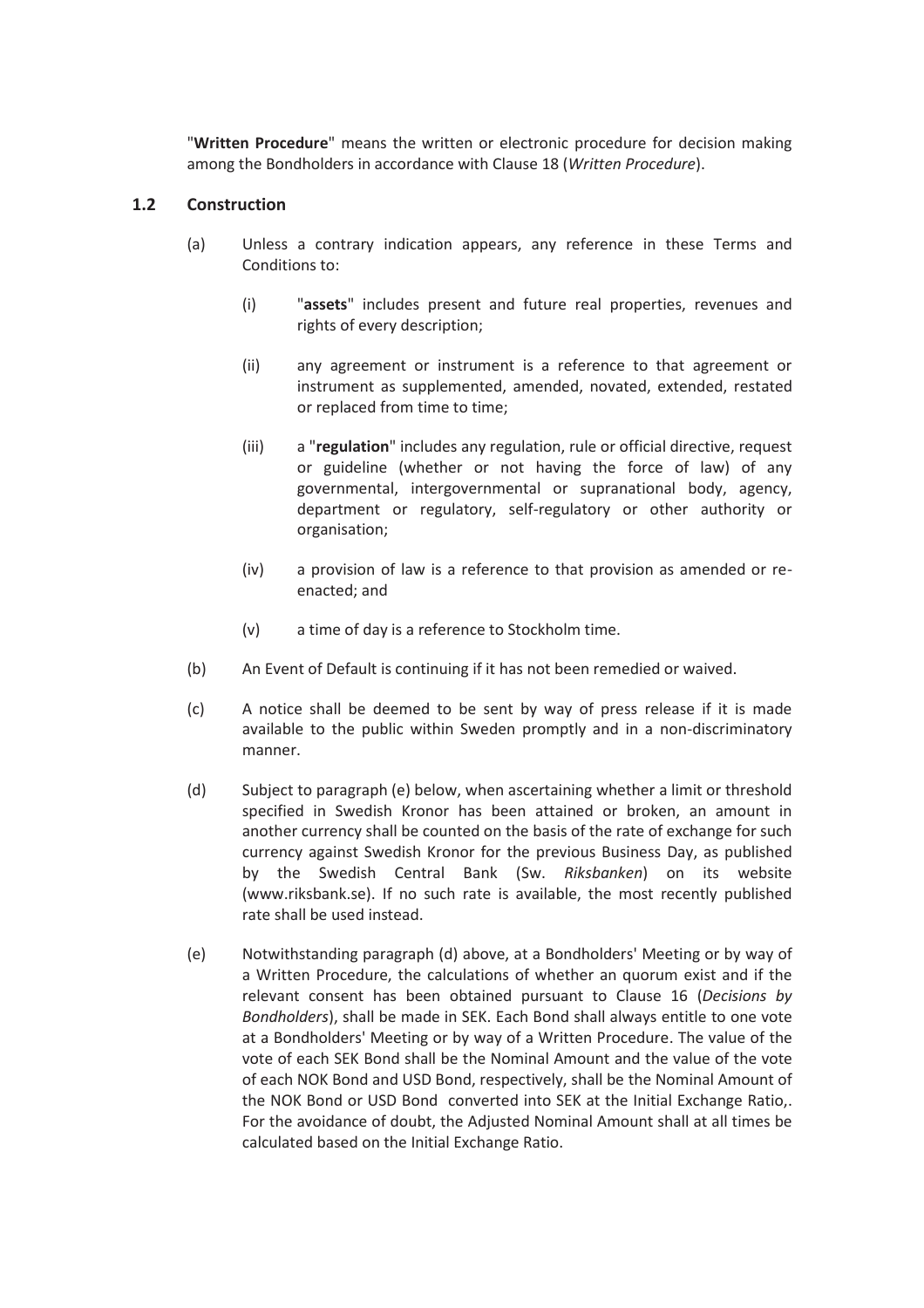(f) No delay or omission of the Trustee or of any Bondholder to exercise any right or remedy under the Finance Documents shall impair or operate as a waiver of any such right or remedy.

# **2. Status of the Bonds**

- (a) The SEK Bonds are denominated in Swedish Kronor, the NOK Bonds are denominated in Norwegian Kroner and the USD Bonds are denominated in USD and each Bond is constituted by these Terms and Conditions. The Issuer undertakes to make payments in relation to the Bonds and to comply with these Terms and Conditions.
- (b) By subscribing for Bonds, each initial Bondholder agrees that the Bonds shall benefit from and be subject to the Finance Documents and by acquiring Bonds, each subsequent Bondholder confirms such agreement.
- (c) The Nominal Amount of each SEK Bond is SEK 10,000, for each NOK Bond is NOK 10,000 and for each USD Bond is USD 1,000 (the "**Nominal Amount**"). The maximum Total Nominal Amount of the Bonds is SEK 190,000,000 (or its equivalent in NOK or USD) (the "**Maximum Amount**"). All initial Bonds are issued on a fully paid basis at an issue price of 100 per cent. of the Nominal Amount.
- (d) The minimum permissible investment amount upon issuance of the Bonds is SEK 1,000,000, NOK 1,000,000 and USD 200,000 respectively.
- (e) The Bonds constitute direct, general, unconditional, unsubordinated and secured obligations of the Issuer and shall at all times rank *pari passu* with all direct, unconditional, unsubordinated and unsecured obligations of the Issuer, except those obligations which are mandatorily preferred by law, and without any preference among them.
- (f) Except as set out in Clause 5 (*Transfer Restrictions*) below, and subject to any restrictions to which a Bondholder may be subject due to local law or otherwise, the Bonds are freely transferrable. Each Bondholder must ensure compliance with local laws and regulations applicable at their own cost and expense.
- (g) There shall be no obligation to list the Bonds on any exchange or market place.

## **3. Purpose of the Bonds**

The proceeds from the Bonds shall be applied as follows:

- (a) payment of Transaction Costs;
- (b) financing of the acquisition of the Property Company for an approximate amount of SEK 276,000,000 (including the assumption of the existing debt of SEK 130,000,000), resulting in a net payment of approximately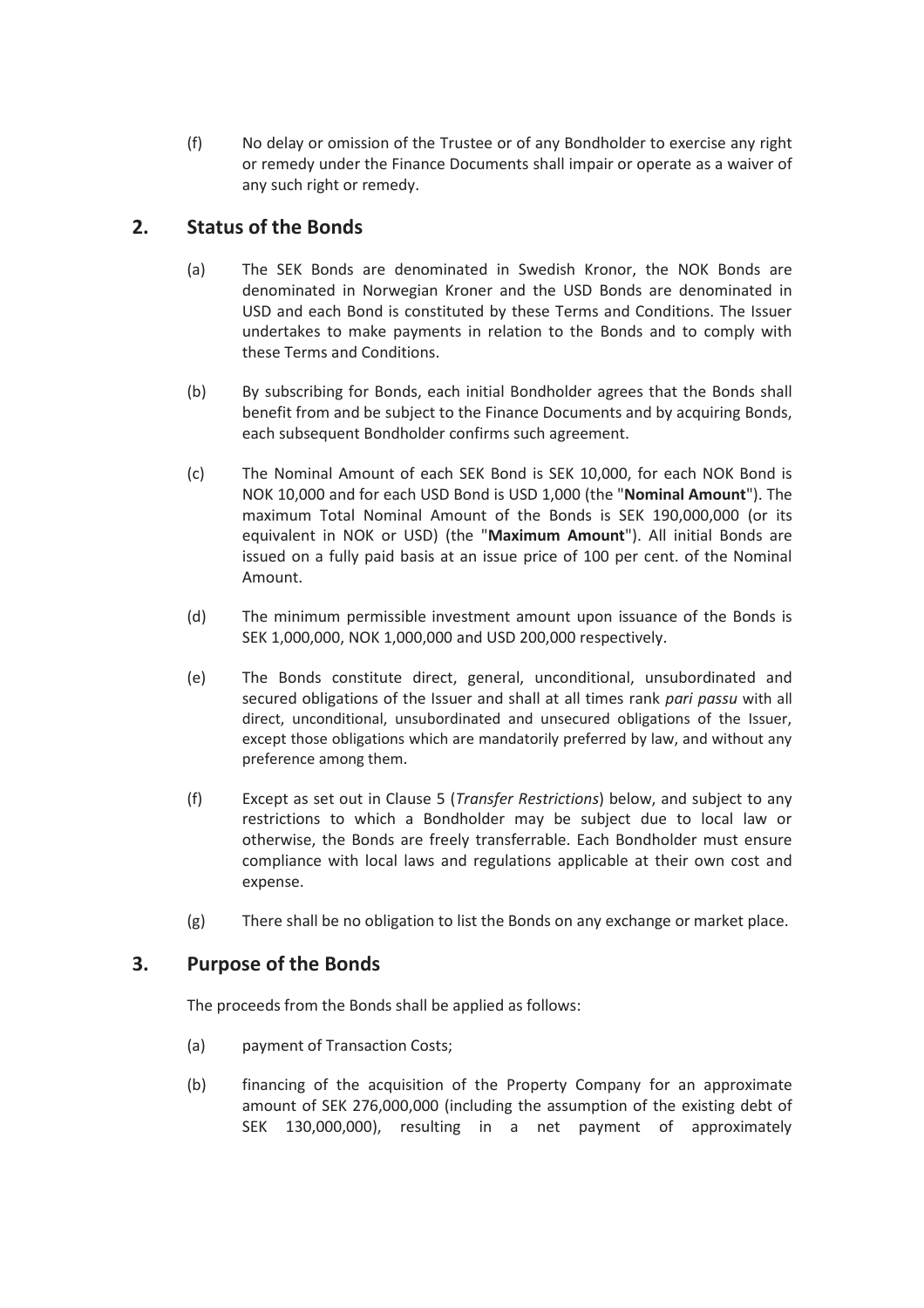SEK 146,000,000 (which in part may be paid by delivery of Bonds to the vendor of the Property Company);

- (c) the provision of the Down-Stream Loan;
- (d) financing of the acquisition of the Condominium Apartments for a purchase price of approximately SEK 13,000,000 (which in the discretion of the Issuer may be paid for with the Vendor Loan Note); and
- (e) the remainder, for general corporate purposes of the Issuer.

## **4. Conditions Precedent for Disbursement**

#### **4.1 The Escrow Accounts**

The proceeds from the issuance of the Bonds shall be held by the Arranger on the Escrow Accounts and may only be released when the conditions precedent for disbursement of the Net Proceeds have been fulfilled pursuant to Clause 4.2 below.

#### **4.2 Disbursement of the Net Proceeds**

- (a) The Trustee's approval of the disbursement from the Escrow Accounts of the Net Proceeds is subject to the following documents being received by the Trustee, in form and substance satisfactory to it (acting reasonably), and that the following actions have been taken or will occur on the disbursement date:
	- (i) confirmation from the Arranger that a sufficient amount of Bonds have been subscribed for and paid in to the Escrow Accounts in order to fulfil the purpose of the Bonds pursuant to paragraphs (a)  $-$  (c) of Clause 3 (*Purpose of the Bonds*);
	- (ii) confirmation from the Arranger that the Transactions Costs have or will be paid on the date of disbursement;
	- (iii) duly executed corporate authorization documents, issued by any party that shall execute a Finance Document;
	- (iv) duly executed copies of the Finance Documents, including fulfilment of the relevant perfection requirements as set out in the Security Documents;
	- (v) confirmation that the Bonds have been registered with the CSD; and
	- (vi) evidence that the acquisition of the Property Company and the Condominium Apartments have or will be completed on the date of disbursement of the Net Proceeds.
- (b) When the conditions precedent for disbursement set out in Clause 4.2(a) have been fulfilled to the satisfaction of the Trustee (acting reasonably) or waived by the Trustee, the Trustee shall notify the Arranger that the Net Proceeds may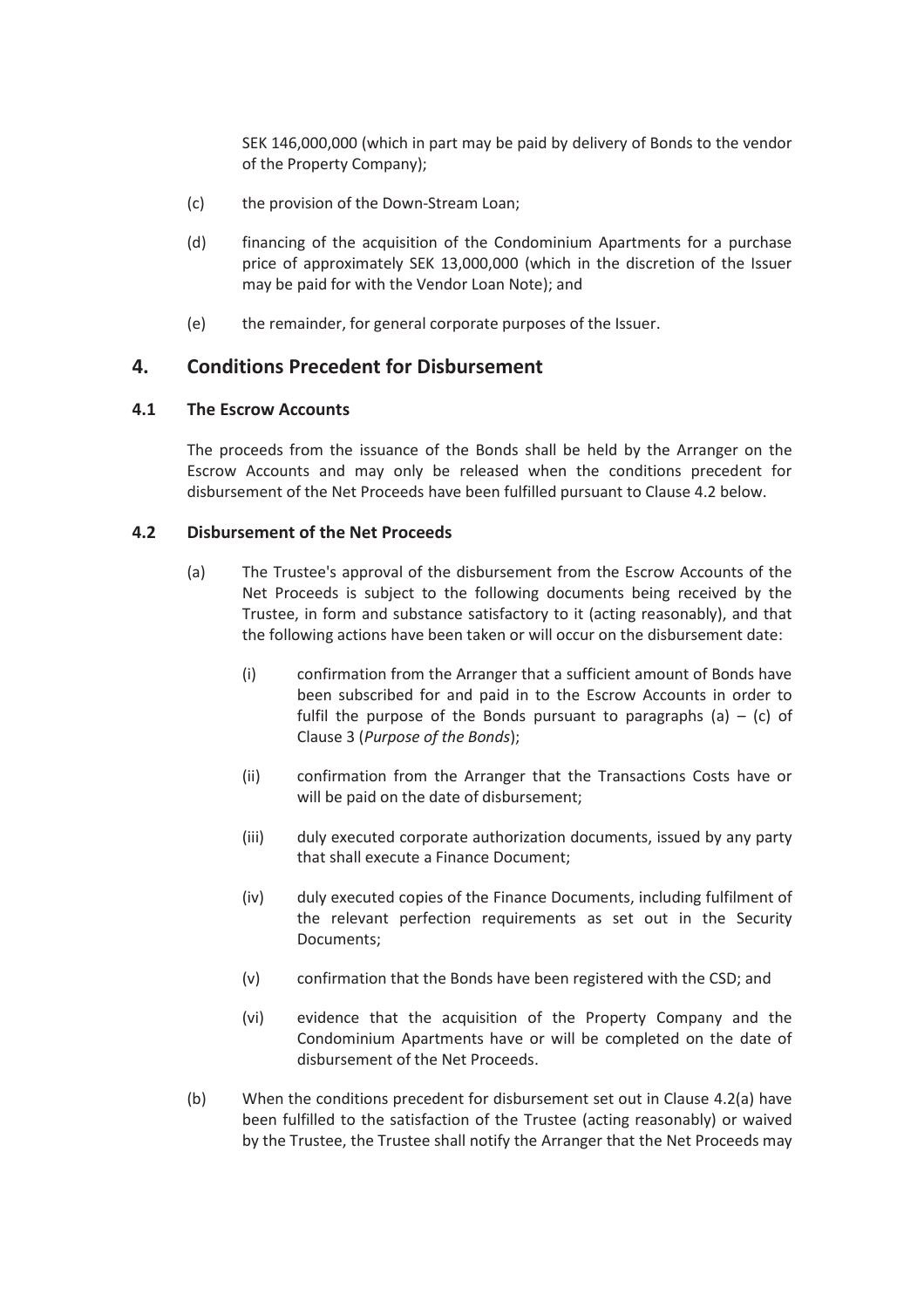be released from the Escrow Accounts, to be applied as set out in Clause 3 (*Purpose of the Bonds*) and in accordance with the instructions of the Arranger.

- (c) If the conditions precedent for disbursement set out in Clause 4.2(a) have not been fulfilled to the satisfaction of the Trustee (acting reasonably) or waived by the Trustee within thirty (30) Business Days from the Issue Date, the Issuer shall redeem all Bonds at a price equal to 100 per cent. of the Nominal Amount together with any accrued Interest.
- (d) The Trustee may assume that the documentation delivered to it pursuant to Clause 4.2(a) is accurate, correct and complete unless it has actual knowledge that this is not the case, and the Trustee does not have to verify the contents of any such documentation.

## **5. Transfer Restrictions**

- (a) Bondholders may be subject to purchase or transfer restrictions with regard to the Bonds, as applicable from time to time under local laws to which a Bondholder may be subject (due to e.g. its nationality, its qualification, its residency, its registered address or its place(s) for business). No party other than the Bondholder shall be responsible to ensure compliance with such laws and regulations and each Bondholder must ensure compliance with local laws and regulations applicable at their own cost and expense.
- (b) No action is being taken in any jurisdiction that would or is intended to permit a public offering of the Bonds or the possession, circulation or distribution of any document or other material relating to the Issuer or the Bonds in any jurisdiction, where action for that purpose is required. Each Bondholder must inform itself about, and observe, any applicable restrictions to the transfer of material relating to the Issuer or the Bonds.

## **6. Bonds in Book-Entry Form**

- (a) The Bonds will be registered for the Bondholders on their respective Securities Accounts and no physical bonds will be issued. Accordingly, the Bonds will be registered in accordance with the Norwegian Securities Register Act and the CSD Regulations. Registration requests relating to the Bonds shall be directed to an Account Operator.
- (b) The Issuer shall at all times ensure that the registration of the Bonds in the CSD is correct.
- (c) Those who according to assignment, Security, the provisions of the Swedish Children and Parents Code (Sw. *föräldrabalken (1949:381)*), conditions of will or deed of gift or otherwise have acquired a right to receive payments in respect of a Bond shall register their entitlements to receive payment in accordance with the Norwegian Securities Register Act.
- (d) The Trustee shall, in order to carry out its functions and obligations under these Terms and Conditions, have access to the securities depository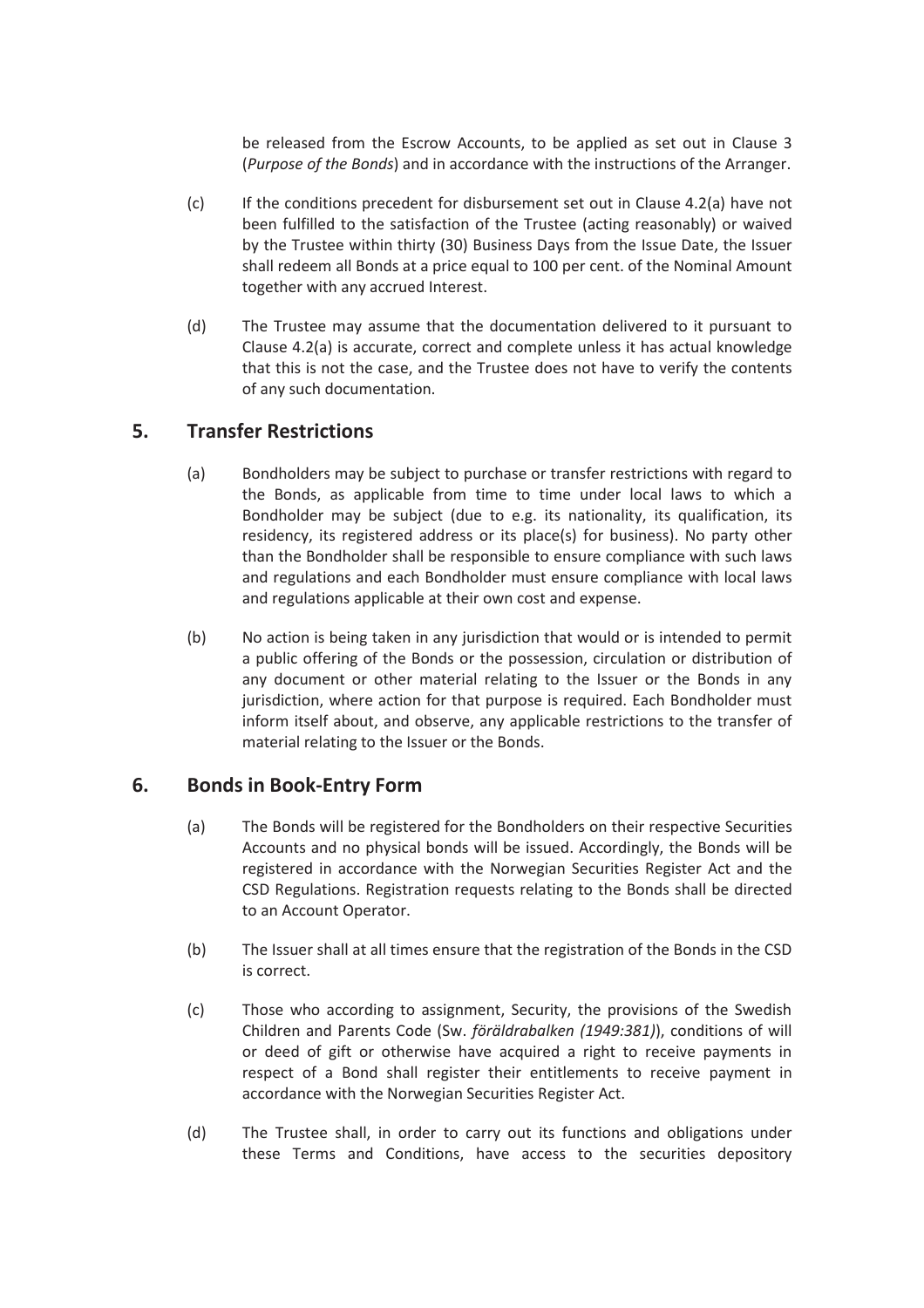registered with the CSD for the purposes of reviewing ownership of the Bonds registered in the securities depository.

(e) The Trustee may use the information referred to in Clause 6(d) only for the purposes of carrying out its duties and exercising its rights in accordance with the Finance Documents and shall not disclose such information to any Bondholder or third party unless necessary for such purposes.

# **7. Right to Act on Behalf of a Bondholder**

- (a) If any person, other than a Bondholder, wishes to exercise any rights under the Finance Documents, it must obtain a power of attorney or other proof of authorisation from the Bondholder or a successive, coherent chain of powers of attorney or proofs of authorisation starting with the Bondholder and authorising such person.
- (b) A Bondholder may issue one or several powers of attorney to third parties to represent it in relation to some or all of the Bonds held by it. Any such representative may act independently under the Finance Documents in relation to the Bonds for which such representative is entitled to represent the Bondholder and may further delegate its right to represent the Bondholder by way of a further power of attorney.
- (c) The Trustee shall only have to examine the face of a power of attorney or other proof of authorisation that has been provided to it pursuant to Clause 7(b) and may assume that it has been duly authorised, is valid, has not been revoked or superseded and that it is in full force and effect, unless otherwise is apparent from its face or the Trustee has actual knowledge to the contrary.

## **8. Payments in Respect of the Bonds**

- (a) Any payment or repayment under the Finance Documents, or any amount due in respect of a repurchase of any Bonds requested by a Bondholder pursuant to these Terms and Conditions, shall be made to such person who is registered as a Bondholder on a Securities Account on the Record Date immediately preceding the relevant payment date, by way of (if no specific order is made by the Trustee) crediting the relevant amount to the bank account nominated by such Bondholder in connection with its Securities Account in the CSD.
- (b) Payment constituting good discharge of the Issuer's payment obligations to the Bondholders under these Terms and Conditions will be deemed to have been made to each Bondholder once the amount has been credited to the bank holding the bank account nominated by the Bondholder in connection with its Securities Account in the CSD. If the paying bank and the receiving bank are the same, payment shall be deemed to have been made once the amount has been credited to the bank account nominated by the Bondholder in question.
- (c) All amounts payable under the Finance Documents shall be payable in the relevant denomination of the Bonds set out in Clause 2(a) above. If, however,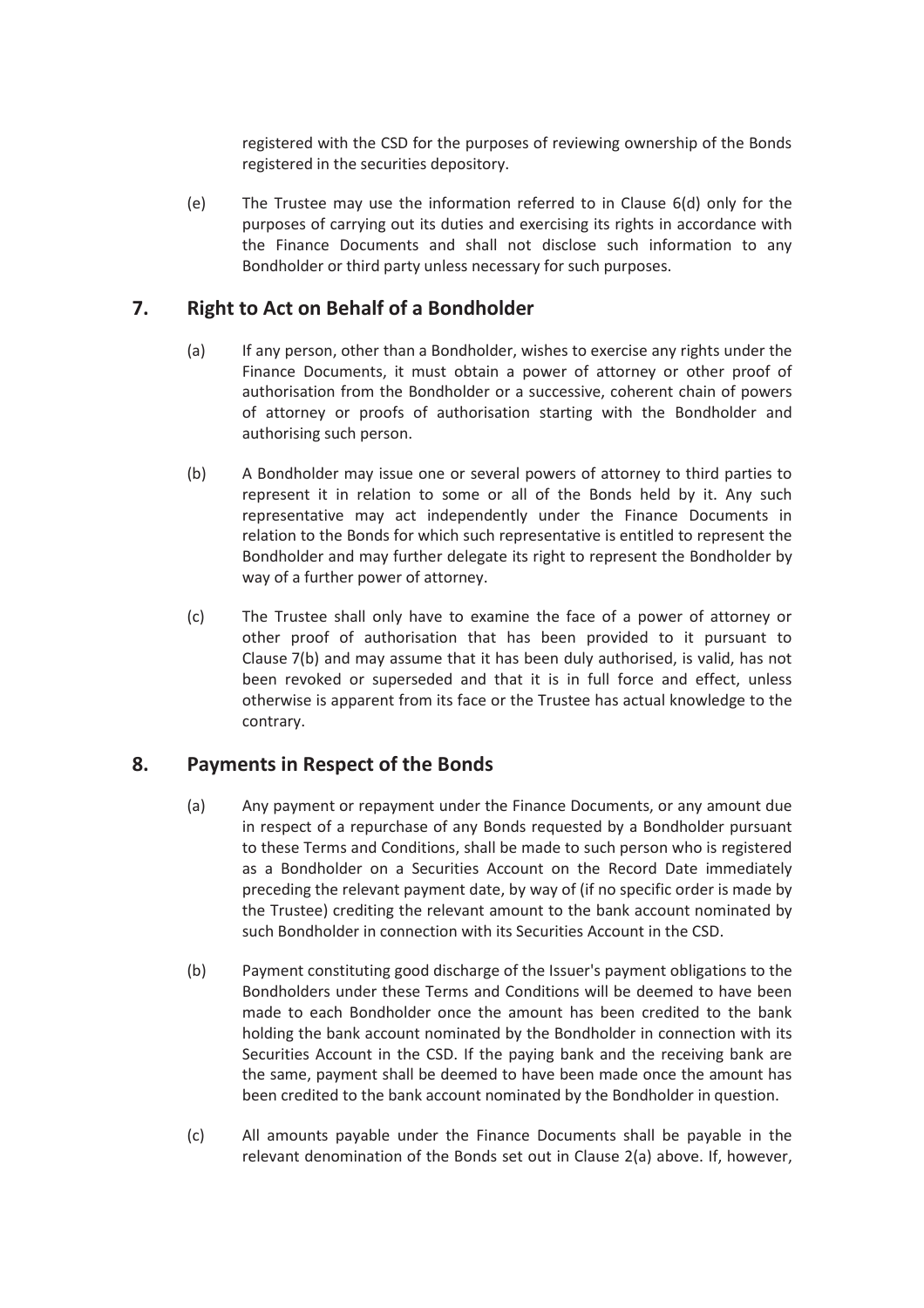the denomination differs from the currency of the bank account connected to the Bondholder's Securities Account in the CSD, any cash settlement may be exchanged and credited to this bank account in accordance with the procedures of the CSD.

- (d) Any specific payment instructions, including foreign exchange bank account details, to be connected to the Bondholder's account in the CSD must be provided by the relevant Bondholder to the Paying Agent (either directly or through its Account Operator in the CSD) within five Business Days prior to a payment date. Depending on any currency exchange settlement agreements between each Bondholder's bank and the Paying Agent, and opening hours of the receiving bank, cash settlement may be delayed, and payment shall be deemed to have been made once the cash settlement has taken place, provided, however, that no default interest or other penalty shall accrue for the account of the Issuer for such delay.
- (e) If, due to any obstacle for the CSD, the Issuer cannot make a payment or repayment, such payment or repayment may be postponed until the obstacle has been removed. Interest shall accrue in accordance with Clause 10(d) during such postponement.
- (f) If payment or repayment is made in accordance with this Clause 8, the Issuer shall be deemed to have fulfilled its obligation to pay, irrespective of whether such payment was made to a person not entitled to receive such amount.
- (g) Any payment which shall be made under these Terms and Conditions on a date which is not a Business Day, shall be instead be made on the first following day that is a Business Day (no business day adjustment).
- (h) The Issuer is not liable to gross-up any payments under the Finance Documents by virtue of any withholding tax, public levy or the similar.
- (i) Notwithstanding anything to the contrary in these Terms and Conditions, the Bonds shall be subject to, and any payments made in relation thereto shall be made in accordance with, the rules and procedures of the CSD.

## **9. Transaction Security**

- (a) As continuing Security for the due and punctual fulfilment of the Secured Obligations, the Issuer shall and shall procure that relevant security providers grant the Transaction Security to the Secured Parties as represented by the Trustee on the terms set out in the Security Documents.
- (b) The Trustee shall hold the Transaction Security on behalf of the Secured Parties in accordance with the Security Documents. The Issuer and the relevant security providers shall enter into the Security Documents and perfect the Transaction Security in accordance with the Security Documents.
- (c) Unless and until the Trustee has received instructions from the Bondholders in accordance with Clause 16 (*Decisions by Bondholders*), the Trustee shall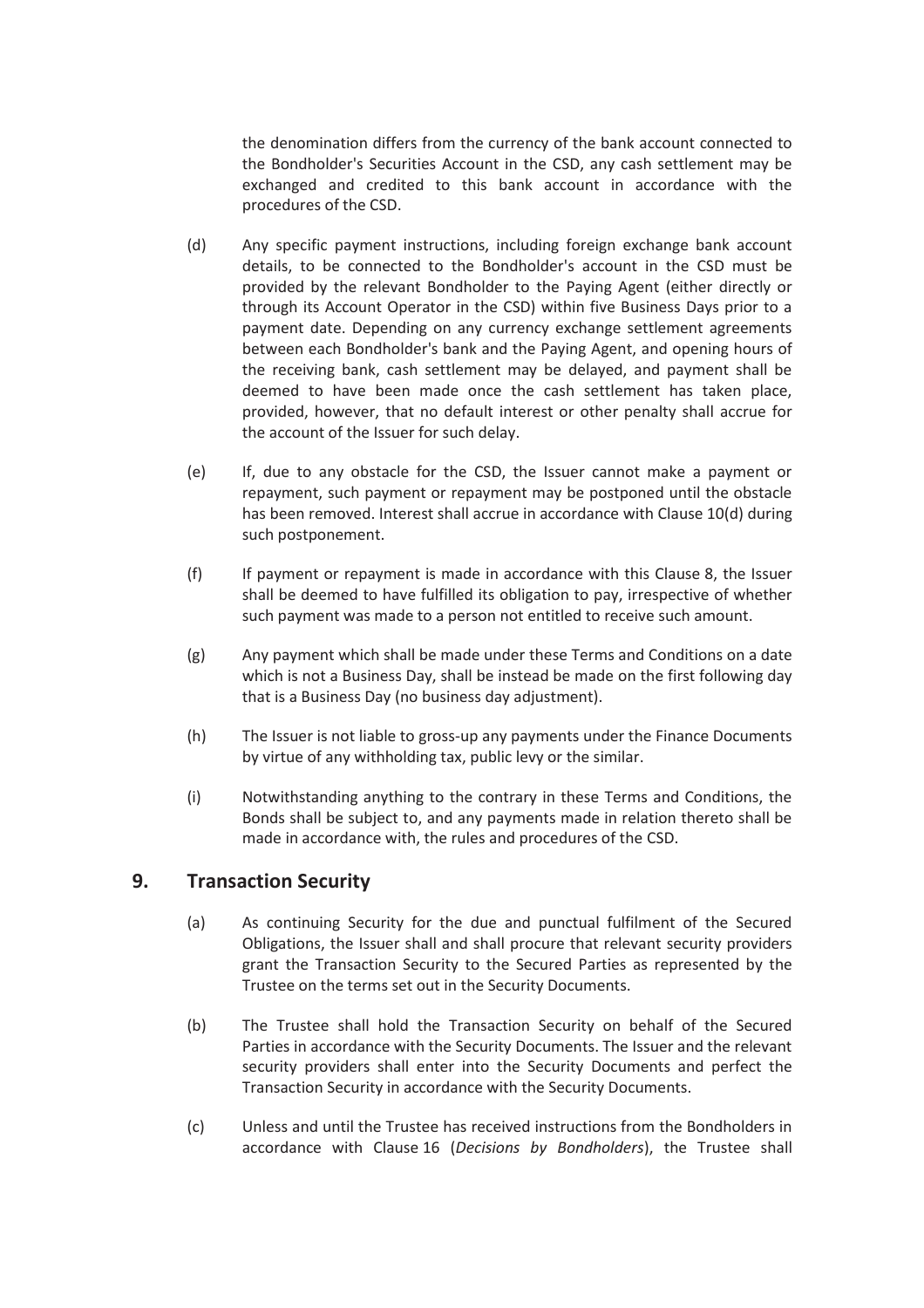(without first having to obtain the Bondholders' consent) be entitled to enter into agreements with the Issuer or a third party or take any other actions, if it is, in the Trustee's opinion, necessary for the purpose of maintaining, altering, releasing or enforcing the Transaction Security, creating further Security for the benefit of the Secured Parties or for the purpose of settling the Bondholders' or the Issuer's rights to the Transaction Security, in each case in accordance with the terms of the Finance Documents, and provided that such agreements or actions are not detrimental to the interests of the Bondholders.

### **10. Interest**

- (a) Each Bond carries Interest at the Interest Rate from (and including) the Issue Date up to (but excluding) the relevant Redemption Date.
- (b) Payment of accrued Interest in respect of the Bonds shall be made to the Bondholders in connection with the redemption of the Bonds in full on the relevant Redemption Date.
- (c) Interest shall be calculated on the basis of a 360-day year comprised of twelve months of 30 days each and, in case of an incomplete month, the actual number of days elapsed (30/360-days basis).
- (d) If the Issuer fails to pay any amount payable by it under these Terms and Conditions on its due date, default interest shall accrue on the overdue amount from (and including) the due date up to (but excluding) the date of actual payment at a rate which is five hundred (500) basis points higher than the Interest Rate. Accrued default interest shall not be capitalised. No default interest shall accrue where the failure to pay was solely attributable to the Trustee or the CSD, in which case the Interest Rate shall apply instead.

## **11. Redemption and Repurchase of the Bonds**

#### **11.1 Redemption at maturity and extension**

- (a) Subject to paragraph (b) below, the Issuer shall redeem all, but not some only, of the outstanding Bonds in full on the Final Maturity Date with an amount per Bond equal to the Nominal Amount together with accrued but unpaid Interest.
- (b) The Issuer has the right to extend the original Final Maturity Date with three (3) months, by giving notice to the Trustee and Bondholders at least twenty (20) Business Days prior to the original Final Maturity Date. If so requested by the Issuer, the Issuer shall redeem the Bonds on the date falling three (3) months after the original Final Maturity Date with an amount per Bond equal to the Nominal Amount together with accrued but unpaid Interest.

#### **11.2 Group Companies' purchase of Bonds**

The Group Companies may, subject to applicable law, at any time and at any price purchase Bonds on the market or in any other way. The Bonds held by the Group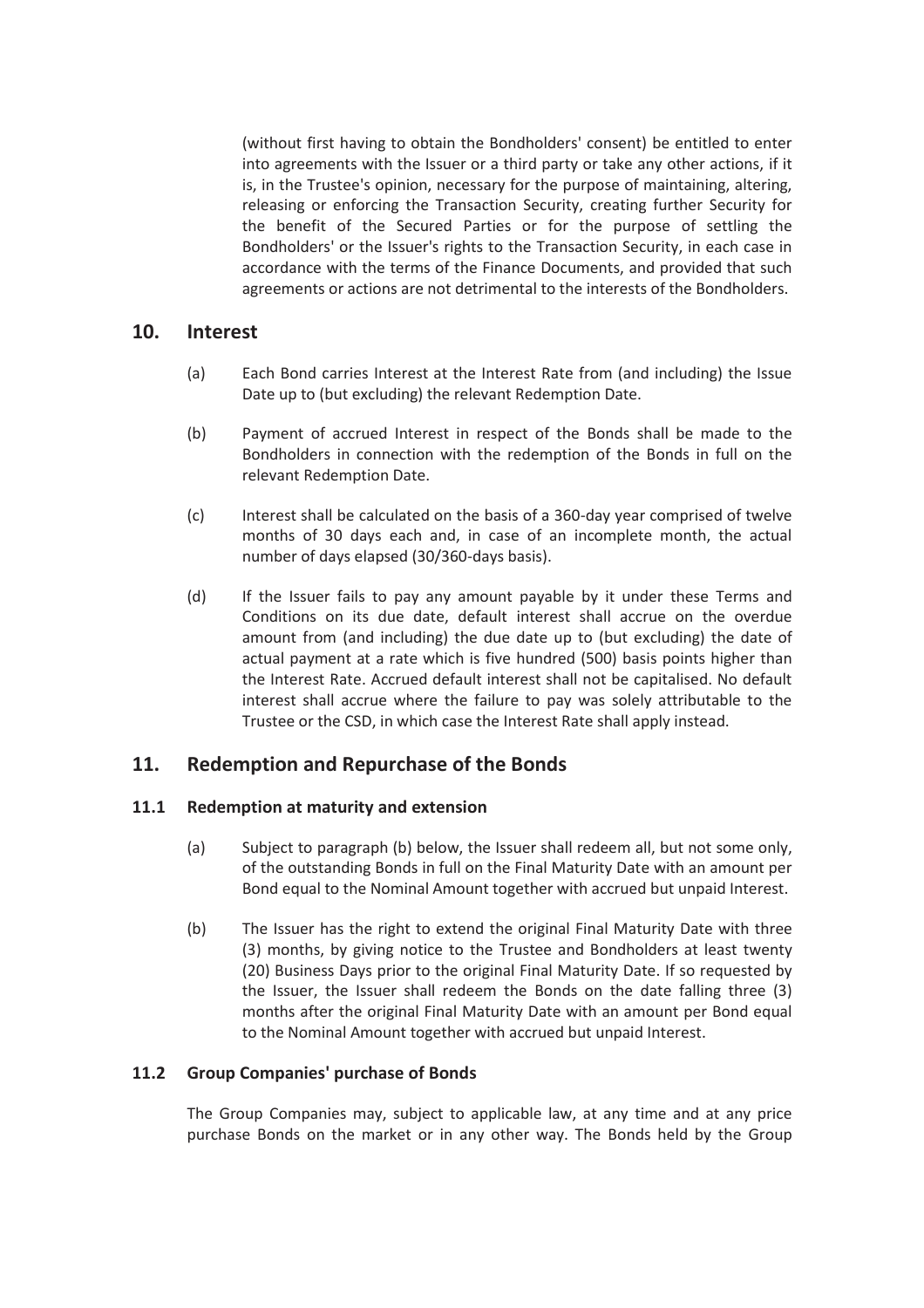Companies may at such company's discretion be retained, sold or, if held by the Issuer, cancelled.

### **11.3 Voluntary Total Redemption (call option)**

- (a) The Issuer may redeem the Bonds (all or nothing) at any time:
	- (i) from and including the Issue Date to, but excluding, the First Call Date at a price equal to the Early Redemption Amount; and
	- (ii) from and including the First Call Date to, but excluding, the Final Maturity Date at a price equal to 100% of the Nominal Amount (plus accrued interest).
- (b) Redemption in accordance with paragraph (a) above, shall be made by the Issuer giving not less than ten (10) Business Days' notice prior to the relevant Redemption Date to the Bondholders and the Trustee, in each case calculated from the effective date of the notice. The notice from the Issuer shall specify the Redemption Date and also the Record Date on which a person shall be registered as a Bondholder to receive the amounts due on such Redemption Date. Any such notice is irrevocable but may, at the Issuer's discretion, contain one or more conditions precedent. Upon fulfilment of the conditions precedent (if any), the Issuer is bound to redeem the Bonds in full at the applicable amount on the specified Redemption Date.

#### **11.4 Mandatory repurchase due to a Change of Control Event (put option)**

- (a) Upon the occurrence of a Change of Control Event, each Bondholder shall during a period of twenty (20) Business Days from the effective date of a notice from the Issuer of the Change of Control Event pursuant to Clause 12.1(a) (after which time period such right shall lapse), have the right to request that all of its Bonds be repurchased at a price per Bond equal to 101 per cent. of the Nominal Amount together with accrued but unpaid Interest. However, such period may not start earlier than upon the occurrence of the Change of Control Event.
- (b) The notice from the Issuer pursuant to Clause 12.1(a) shall specify the Record Date on which a person shall be registered as a Bondholder to receive interest and principal, the Redemption Date and include instructions about the actions that a Bondholder needs to take if it wants Bonds held by it to be repurchased. If a Bondholder has so requested, and acted in accordance with the instructions in the notice from the Issuer, the Issuer shall repurchase the relevant Bonds and the repurchase amount shall fall due on the Redemption Date specified in the notice given by the Issuer pursuant to Clause 12.1(a). The Redemption Date must fall no later than forty (40) Business Days after the end of the period referred to in Clause 11.4(a).
- (c) The Issuer shall comply with the requirements of any applicable securities laws or regulations in connection with the repurchase of Bonds. To the extent that the provisions of such laws and regulations conflict with the provisions in this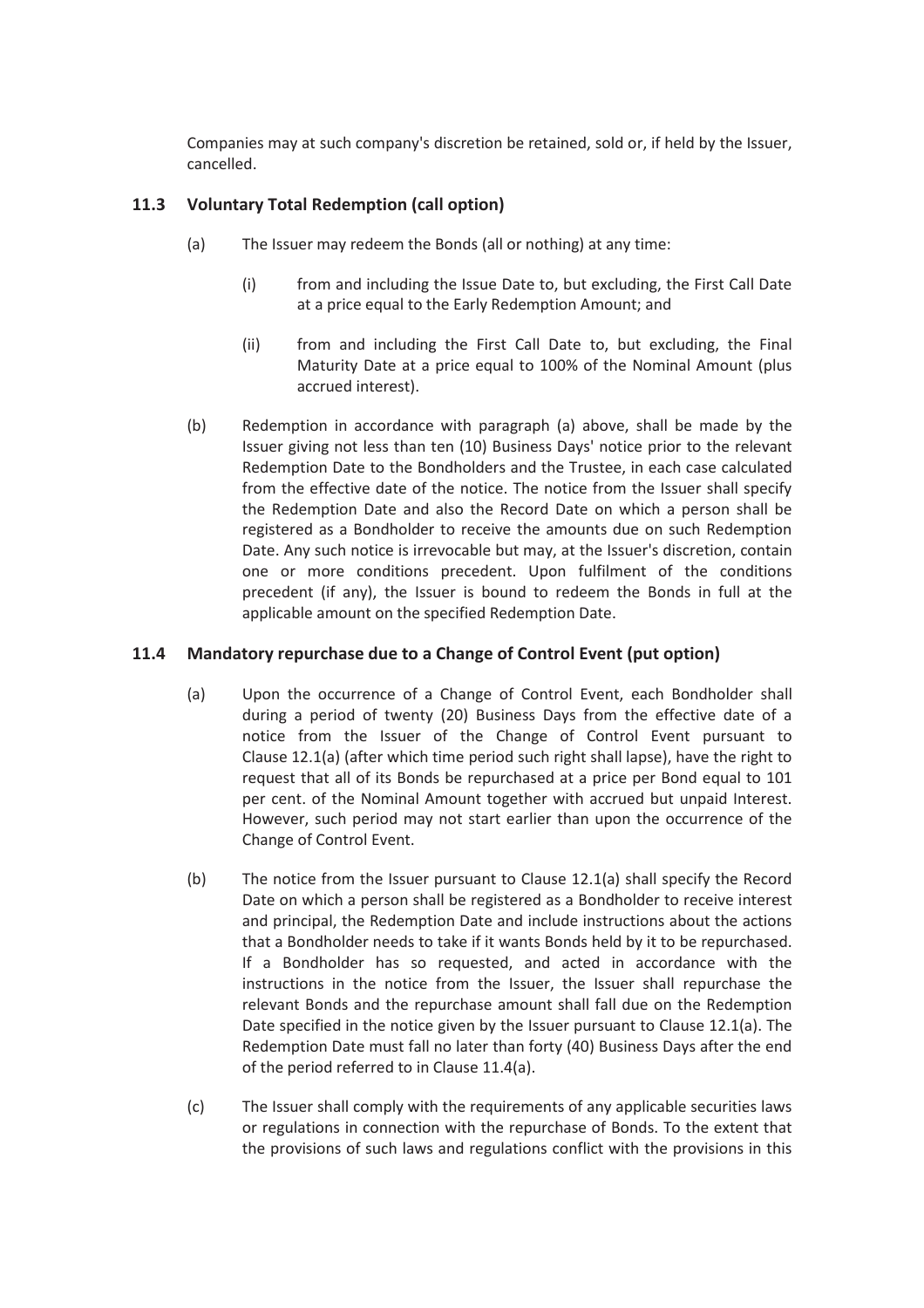Clause 11.4, the Issuer shall comply with the applicable securities laws and regulations and will not be deemed to have breached its obligations under this Clause 11.4 by virtue of the conflict.

(d) Any Bonds repurchased by the Issuer pursuant to this Clause 11.4 may at the Issuer's discretion be retained, sold or cancelled.

# **12. Information to Bondholders**

#### **12.1 Information from the Issuer**

- (a) The Issuer shall as soon as possible notify the Trustee and the Bondholders when the Issuer is or becomes aware of the occurrence of a Change of Control Event.
- (b) The Issuer shall as soon as possible notify the Trustee (with full particulars) when the Issuer is or becomes aware of the occurrence of any event or circumstance which constitutes an Event of Default, or any event or circumstance which would (with the expiry of a grace period, the giving of notice, the making of any determination or any combination of any of the foregoing) constitute an Event of Default, and shall provide the Trustee with such further information as it may reasonably request in writing following receipt of such notice. Should the Trustee not receive such information, the Trustee is entitled to assume that no such event or circumstance exists or can be expected to occur, provided that the Trustee does not have actual knowledge of such event or circumstance.
- (c) The Issuer is only obliged to inform the Trustee according to this Clause 12.1 if informing the Trustee would not conflict with any applicable laws, authority or court orders.

#### **12.2 Information from the Trustee**

The Trustee is entitled to disclose to the Bondholders any event or circumstance directly or indirectly relating to the Issuer or the Bonds. Notwithstanding the foregoing, the Trustee may if it considers it to be beneficial to the interests of the Bondholders delay disclosure or refrain from disclosing certain information other than in respect of an Event of Default that has occurred and is continuing.

#### **12.3 Information among the Bondholders**

Upon request by a Bondholder, the Trustee shall promptly distribute to the Bondholders any information from such Bondholder which relates to the Bonds. The Trustee may require that the requesting Bondholder reimburses any costs or expenses incurred, or to be incurred, by the Trustee in doing so (including a reasonable fee for the work of the Trustee) before any such information is distributed.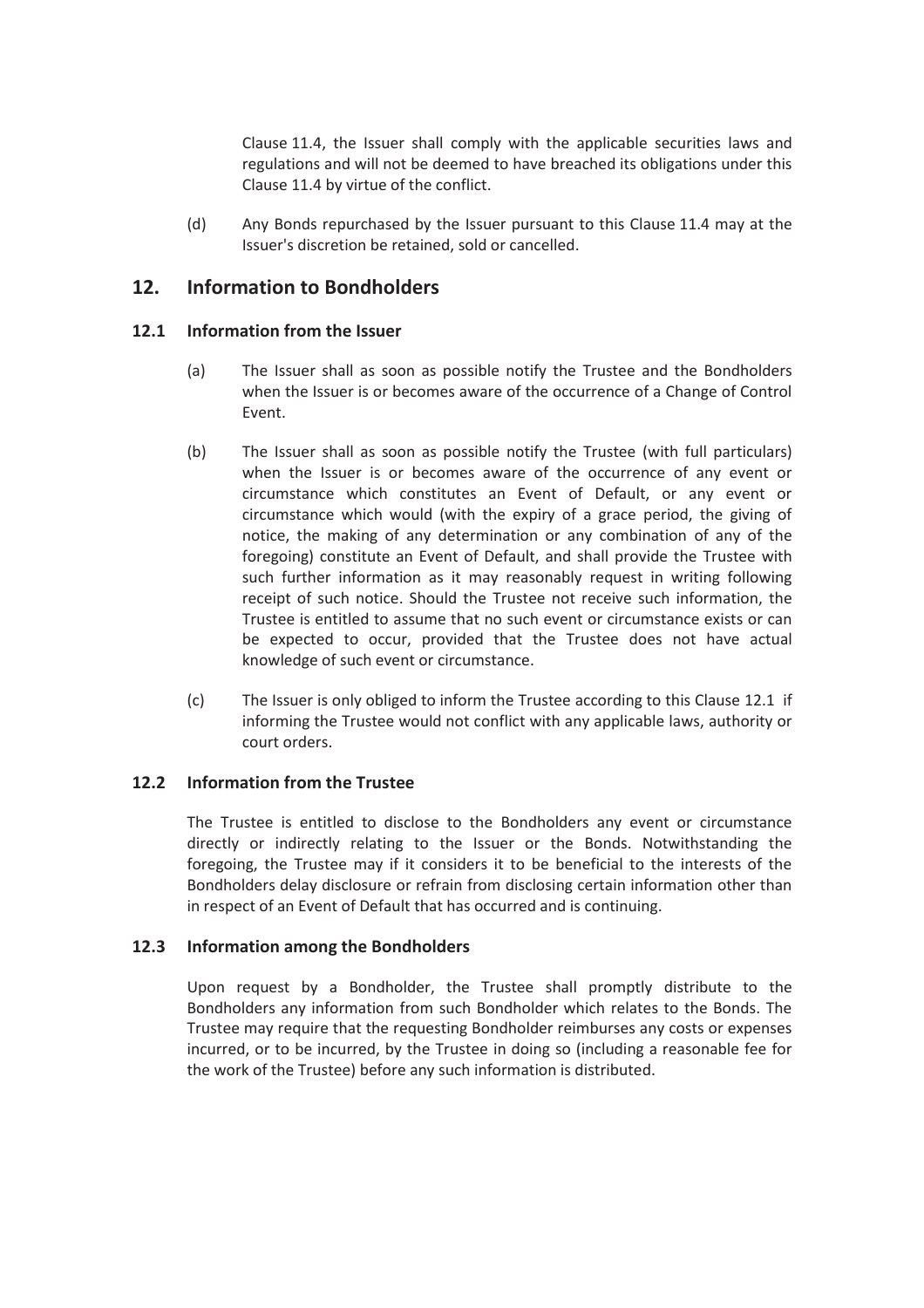#### **12.4 Publication of Finance Documents**

- (a) The latest version of these Terms and Conditions (including any document amending these Terms and Conditions) shall be available on the website of the Issuer and/or the Parent and the Trustee.
- (b) The latest versions of the other Finance Documents shall be available to the Bondholders at the office of the Trustee during normal business hours.

### **13. General Undertakings**

#### **13.1 General**

The Issuer undertakes to (and shall, where applicable, procure that the Property Company will) comply with the undertakings set out in this Clause 13 for as long as any Bonds remain outstanding.

#### **13.2 Distributions**

The Issuer shall ensure that the Property Company does not (i) pay any dividend on its shares, (ii) repurchase any of its own shares, (iii) redeem its share capital or other restricted equity with repayment to shareholders, (iv) make any repayments on loans to its direct or indirect shareholder of the Issuer, or any Affiliates of the Issuer, or (v) make any other similar distribution or transfers of value to the direct or indirect shareholder of the Issuer, or any Affiliates of the Issuer (a "**Distribution**"), except (i) that the Issuer may repay the loan under the Vendor Loan Note and (ii) that such Distribution may be made to the Issuer, provided that the Issuer does not apply such Distribution towards any of the transactions listed in items  $(i) - (v)$  above in relation to its shareholders or Affiliates.

#### **13.3 Nature of Business**

The Issuer shall procure that no substantial change is made to the general nature of the business carried on by the Issuer Group as of the Issue Date if such change is reasonably likely to have a Material Adverse Effect.

#### **13.4 Financial Indebtedness**

The Issuer shall not, and shall procure that the Property Company does not, incur any additional Financial Indebtedness, provided however that the Issuer and the Property Company have a right to incur Financial Indebtedness that constitute Permitted Debt.

#### **13.5 Disposal of Assets**

The Issuer shall not sell or otherwise dispose of shares in the Property Company and shall procure that that the Property Company does not sell its assets, or operations to any person not being the Issuer or the Property Company.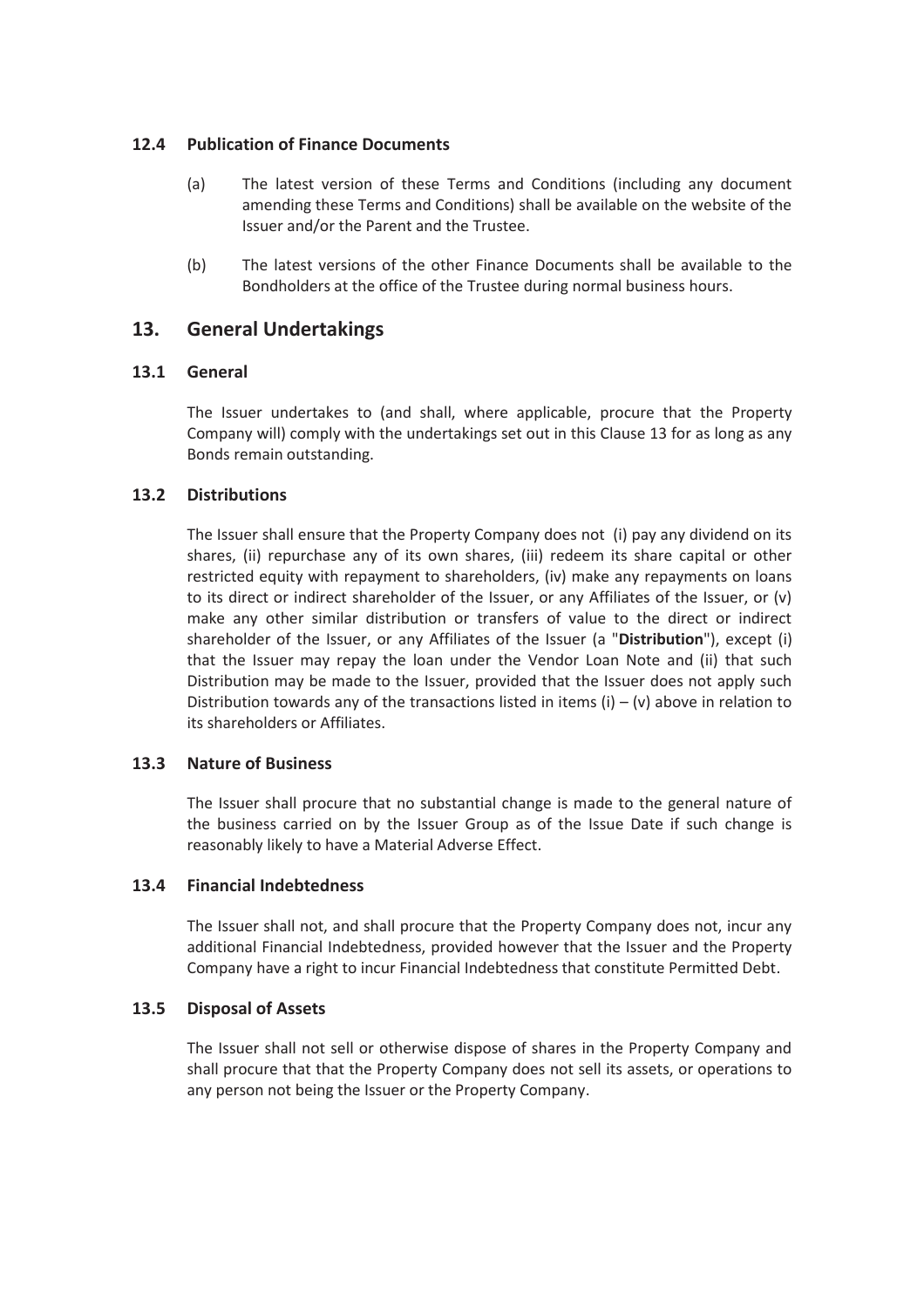#### **13.6 Negative Pledge**

The Issuer shall not, and shall procure that the Property Company does not, provide, prolong or renew any guarantee or security over any of its/their assets (present or future) to secure any Financial Indebtedness, provided however that the Issuer and the Property Company has a right to provide, prolong and renew any Permitted Security.

#### **13.7 Financial Support**

Neither the Issuer nor the Property Company shall provide any loan to any third party which is not the Issuer.

#### **13.8 Dealings with Related Parties**

The Issuer shall and shall procure that the Property Company conduct all dealings with the direct and indirect shareholders of the Issuer and/or any Affiliates of such direct and indirect shareholders at arm's length terms.

#### **13.9 Environmental compliance and claims**

- (a) The Issuer shall and shall procure that the Property Company will:
	- (i) comply with all Environmental Laws, including in relation to human health and conditions on workplace;
	- (ii) obtain, maintain and ensure compliance with all requisite Environmental Permits; and
	- (iii) implement procedures to monitor compliance with and to prevent liability under any Environmental Law, in each case where failure to do so has or is reasonably likely to have a Material Adverse Effect.
- (b) The Issuer shall, promptly upon becoming aware of the same, inform the Trustee of any claim, proceeding or investigation in respect of any such Environmental Law against any member of the Issuer Group which is current, pending or threatened where which, if determined against that member of the Issuer Group, has or is reasonably likely to have a Material Adverse Effect.

# **14. Events of Default and Acceleration of the Bonds**

Each of the events or circumstances set out in this Clause 14 (other than Clause 14.10 (*Acceleration of the Bonds*)) is an Event of Default.

#### **14.1 Non-Payment**

The Issuer fails to pay an amount on the date it is due in accordance with the Finance Documents, unless its failure to pay is caused by administrative or technical error and payment is made within five (5) Business Days of the due date.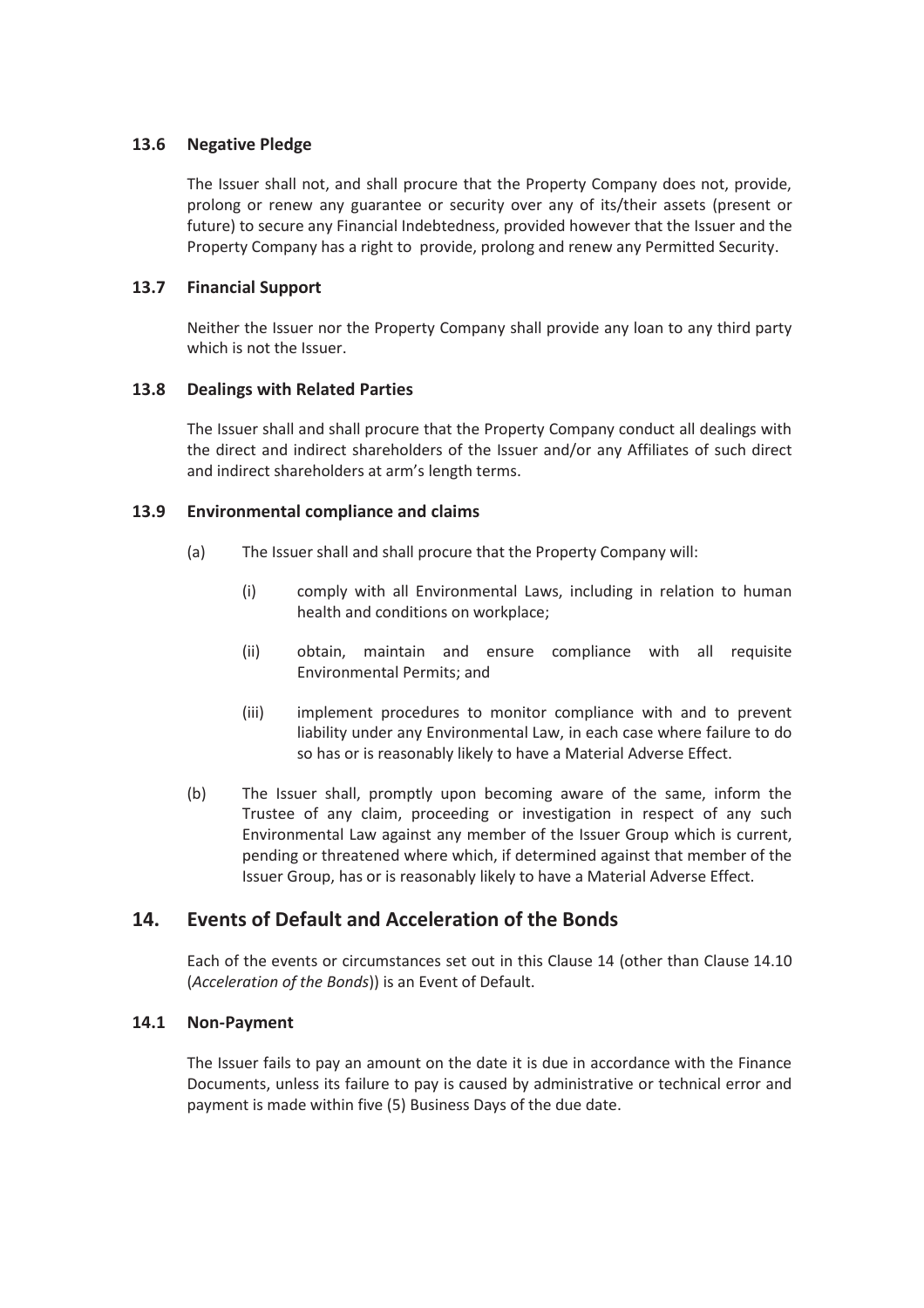### **14.2 Other Obligations**

The Issuer does not comply with its obligations under the Finance Documents, in any other way than as set out under Clause 14.1 above, unless the non-compliance (i) is capable of remedy and (ii) is remedied within fifteen (15) Business Days of the earlier of the Trustee giving notice and the Issuer becoming aware of the non-compliance.

#### **14.3 Cross-default**

- (a) Any financial indebtedness of the Issuer or the Property Company is not paid when due nor within any originally applicable grace period.
- (b) Any financial indebtedness of the Issuer or the Property Company is declared to be or otherwise becomes due and payable prior to its specified maturity as a result of an event of default (however described).
- (c) Any commitment for any financial indebtedness of the Issuer or the Property Company is cancelled or suspended by a creditor of the Issuer or the Property Company as a result of an event of default (however described).
- (d) Any creditor of the Issuer or the Property Company becomes entitled to declare any financial indebtedness of the Issuer or the Property Company due and payable prior to its specified maturity as a result of an event of default (however described).
- (e) No Event of Default will occur under this Clause 14.3 if the aggregate amount of financial indebtedness or commitment for financial indebtedness falling within paragraphs (a) to (d) above is less than SEK 5,000,000 (or its equivalent in any other currency or currencies).

#### **14.4 Insolvency**

- (a) Any of the Issuer or the Property Company is unable or admits inability to pay its debts as they fall due or is declared to be unable to pay its debts under applicable law, suspends making payments on its debts generally or, by reason of actual or anticipated financial difficulties, commences negotiations with its creditors with a view to rescheduling its Financial Indebtedness; or
- (b) a moratorium is declared in respect of the Financial Indebtedness of any of the Issuer or the Property Company.

#### **14.5 Insolvency Proceedings**

Any corporate action, legal proceedings or other procedures are taken (other than proceedings or petitions which are being disputed in good faith and are discharged, stayed or dismissed within 30 Business Days of commencement or, if earlier, the date on which it is advertised) in relation to:

(a) the suspension of payments, winding-up, dissolution, administration or reorganisation (by way of voluntary agreement, scheme of arrangement or otherwise) of any of the Issuer or the Property Company; and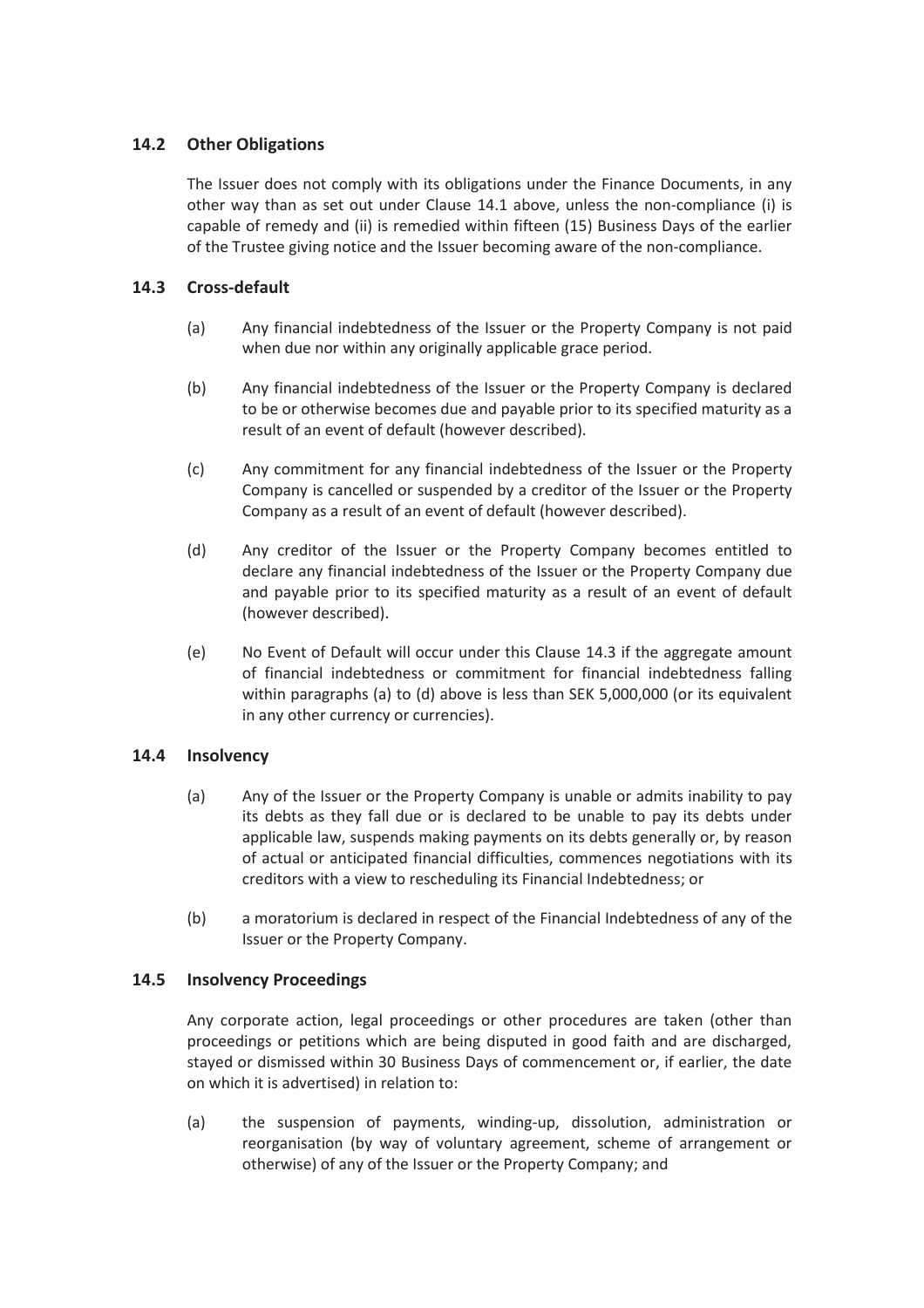(b) the appointment of a liquidator, receiver, administrator, administrative receiver, compulsory manager or other similar officer in respect of any of the Issuer or the Property Company or any of its assets or any analogous procedure or step is taken in any jurisdiction.

#### **14.6 Mergers and Demergers**

A decision is made that any of the Issuer or the Property Company shall be demerged or merged if such merger or demerger is likely to have a Material Adverse Effect, provided that a merger involving the Issuer, where the Issuer is not the surviving entity, shall always be considered an Event of Default and provided that the Issuer may not be demerged.

#### **14.7 Creditors' Process**

Any expropriation, attachment, sequestration, distress or execution or any analogous process in any jurisdiction affects any asset or assets of any of the Issuer or the Property Company having an aggregate value of an amount equal to or exceeding SEK 5,000,000 and is not discharged within 30 days.

#### **14.8 Impossibility or Illegality**

It is or becomes impossible or unlawful for the Issuer to fulfil or perform any of the provisions of the Finance Documents or if the obligations under the Finance Documents are not, or cease to be, legal, valid, binding and enforceable.

#### **14.9 Continuation of the Business**

Any of the Issuer or the Property Company ceases to carry on its business or in the case of a merger or a demerger as stipulated in Clause 14.6 above.

#### **14.10 Acceleration of the Bonds**

- (a) If an Event of Default has occurred and is continuing, the Trustee is entitled to, on behalf of the Bondholders (i) by notice to the Issuer, declare all, but not some only, of the Bonds due for payment together with any other amounts payable under the Finance Documents, immediately or at such later date as the Trustee determines (but such date may not fall after the Final Maturity Date), and (ii) exercise any or all of its rights, remedies, powers and discretions under the Finance Documents.
- (b) The Trustee may not accelerate the Bonds in accordance with Clause 14.10(a) by reference to a specific Event of Default if it is no longer continuing or if it has been decided, on a Bondholders' Meeting or by way of a Written Procedure, to waive such Event of Default (temporarily or permanently).
- (c) The Trustee shall notify the Bondholders of an Event of Default within five (5) Business Days of the date on which the Trustee received actual knowledge of that an Event of Default has occurred and is continuing. The Trustee shall, within twenty (20) Business Days of the date on which the Trustee received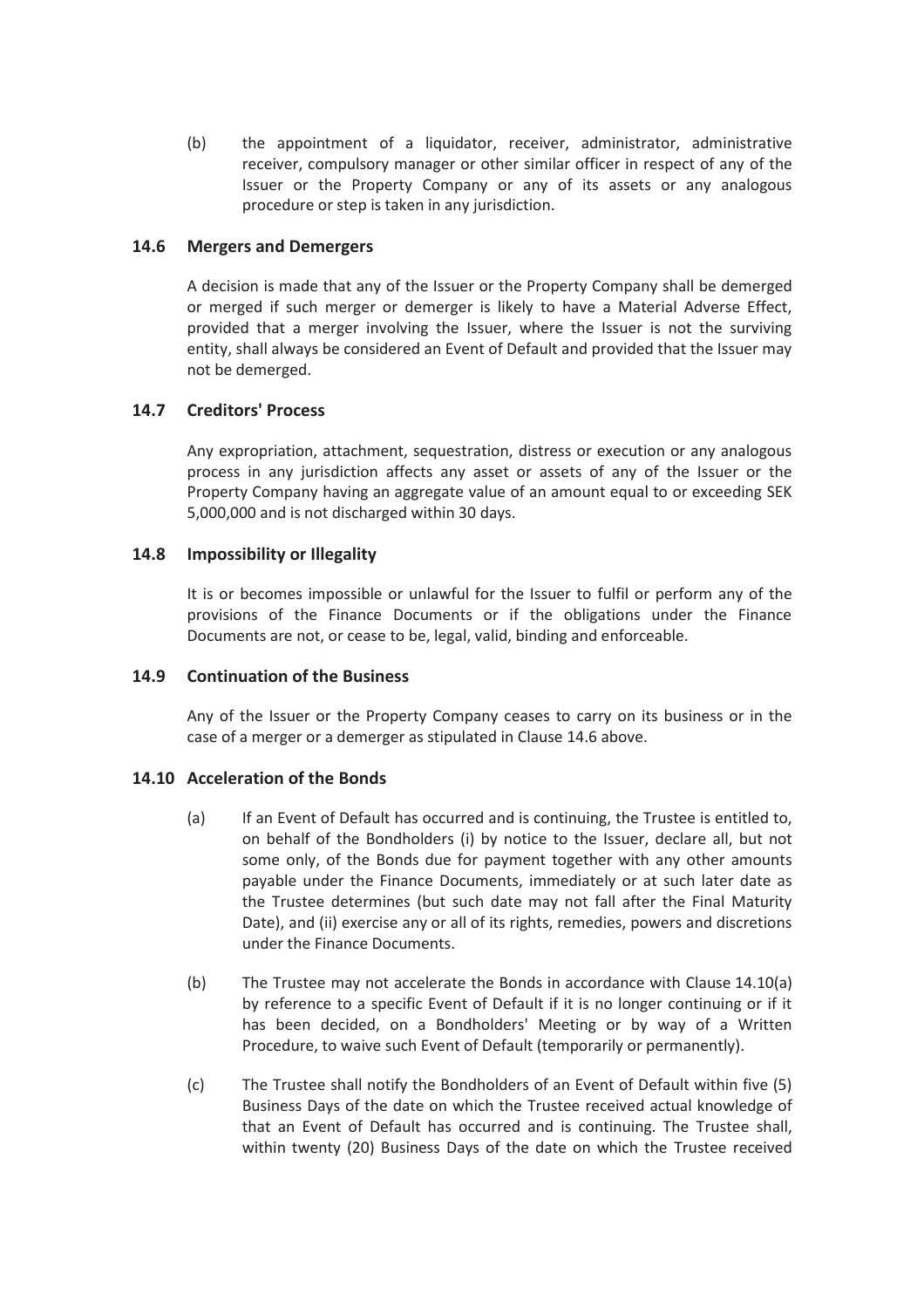actual knowledge of that an Event of Default has occurred and is continuing, decide if the Bonds shall be accelerated. If the Trustee decides not to accelerate the Bonds, the Trustee shall promptly seek instructions from the Bondholders in accordance with Clause 16 (*Decisions by Bondholders*). The Trustee shall always be entitled to take the time necessary to consider whether an occurred event constitutes an Event of Default.

- (d) If the Bondholders (in accordance with these Terms and Conditions) instruct the Trustee to accelerate the Bonds, the Trustee shall promptly declare the Bonds due and payable and take such actions as, in the opinion of the Trustee, may be necessary or desirable to enforce the rights of the Bondholders under the Finance Documents, unless the relevant Event of Default is no longer continuing.
- (e) If the right to accelerate the Bonds is based upon a decision of a court of law, an arbitrational tribunal or a government authority, it is not necessary that the decision has become enforceable under law or that the period of appeal has expired in order for cause of acceleration to be deemed to exist.
- (f) In the event of an acceleration of the Bonds in accordance with this Clause 14.10, the Issuer shall redeem all Bonds with an amount equal to the redemption amount specified in Clause 11.3 (*Voluntary Total Redemption (call option)*), as applicable considering when the acceleration occurs .

# **15. Distribution of Proceeds**

- (a) All payments by the Issuer relating to the Bonds and the Finance Documents following an acceleration of the Bonds in accordance with Clause 14 (*Events of Default and Acceleration of the Bonds*) and any proceeds received from an enforcement of the Transaction Security shall be applied in the following order of priority, in accordance with the instructions of the Trustee:
	- (i) *first*, in or towards payment pro rata of (i) all unpaid fees, costs, expenses and indemnities payable by the Issuer to the Trustee in accordance with the Trustee Agreement (other than any indemnity given for liability against the Bondholders), (ii) other costs, expenses and indemnities relating to the acceleration of the Bonds or the protection of the Bondholders' rights as may have been incurred by the Trustee, (iii) any costs incurred by the Trustee for external experts that have not been reimbursed by the Issuer in accordance with Clause 20.2(e), and (iv) any costs and expenses incurred by the Trustee in relation to a Bondholders' Meeting or a Written Procedure that have not been reimbursed by the Issuer in accordance with Clause 16(c), together with default interest in accordance with Clause 10(d) on any such amount calculated from the date it was due to be paid or reimbursed by the Issuer;
	- (ii) *secondly*, in or towards payment *pro rata* of accrued but unpaid Interest under the Bonds;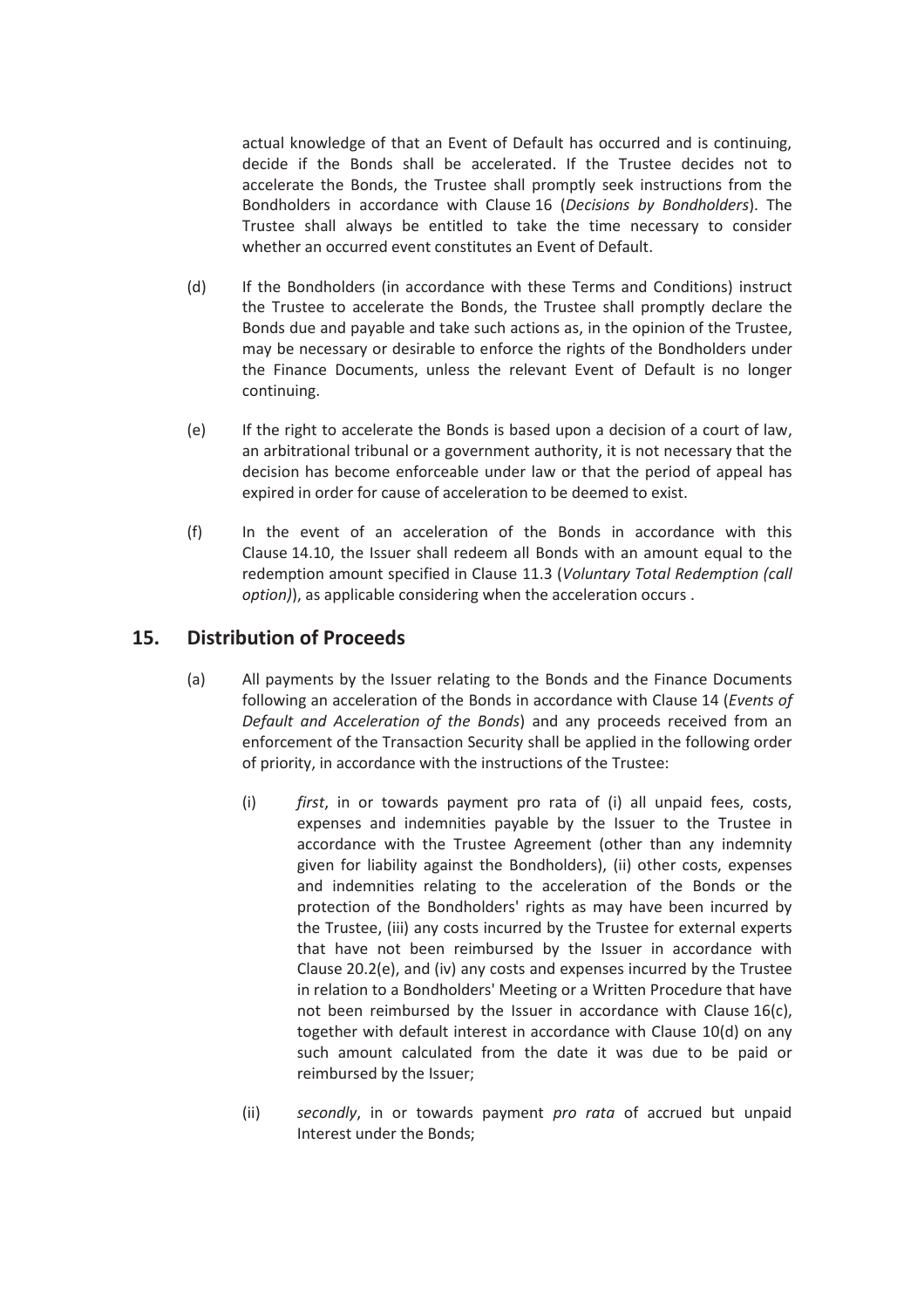- (iii) *thirdly*, in or towards payment pro rata of any unpaid principal under the Bonds; and
- (iv) *fourthly*, in or towards payment pro rata of any other costs or outstanding amounts unpaid under the Finance Documents, including default interest in accordance with Clause 10(d) on delayed payments of Interest and repayments of principal under the Bonds.

Any excess funds after the application of proceeds in accordance with paragraphs (i) to (iv) above shall be paid to the Issuer.

(b) Funds that a Bondholder receives (directly or indirectly) in connection with the acceleration of the Bonds or the enforcement of the Transaction Security shall constitute escrow funds (Sw. *redovisningsmedel*) and must be promptly turned over to the Trustee to be applied in accordance with this Clause 15 as soon as reasonably practicable**.**

### **16. Decisions by Bondholders**

- (a) Any decision by the Bondholders on a matter relating to the Finance Documents shall (at the option of the Trustee) be dealt with at a Bondholders' Meeting or by way of a Written Procedure.
- (b) Any request from the Issuer or a Bondholder (or Bondholders) representing at least ten (10) per cent. of the Adjusted Nominal Amount (such request may only be validly made by a person who is a Bondholder on the Business Day immediately following the day on which the request is received by the Trustee and shall, if made by several Bondholders, be made by them jointly) for a decision by the Bondholders on a matter relating to the Finance Documents shall be directed to the Trustee and dealt with at a Bondholders' Meeting or by way of a Written Procedure, as determined by the Trustee. The person requesting the decision may suggest the form for decision making, but if it is in the Trustee's opinion more appropriate that a matter is dealt with at a Bondholders' Meeting than by way of a Written Procedure, it shall be dealt with at a Bondholders' Meeting.
- (c) The Trustee may refrain from convening a Bondholders' Meeting or instigating a Written Procedure if (i) the suggested decision must be approved by any person in addition to the Bondholders and such person has informed the Trustee that an approval will not be given, or (ii) the suggested decision is not in accordance with applicable laws.
- (d) Should the Trustee not convene a Bondholders' Meeting or instigate a Written Procedure in accordance with these Terms and Conditions, without Clause 16(c) being applicable, the Issuer or the Bondholder(s) requesting a decision by the Bondholders may convene such Bondholders' Meeting or instigate such Written Procedure, as the case may be, instead.
- (e) Should the Issuer want to replace the Trustee, it may (i) convene a Bondholders' Meeting in accordance with Clause 17(a) or (ii) instigate a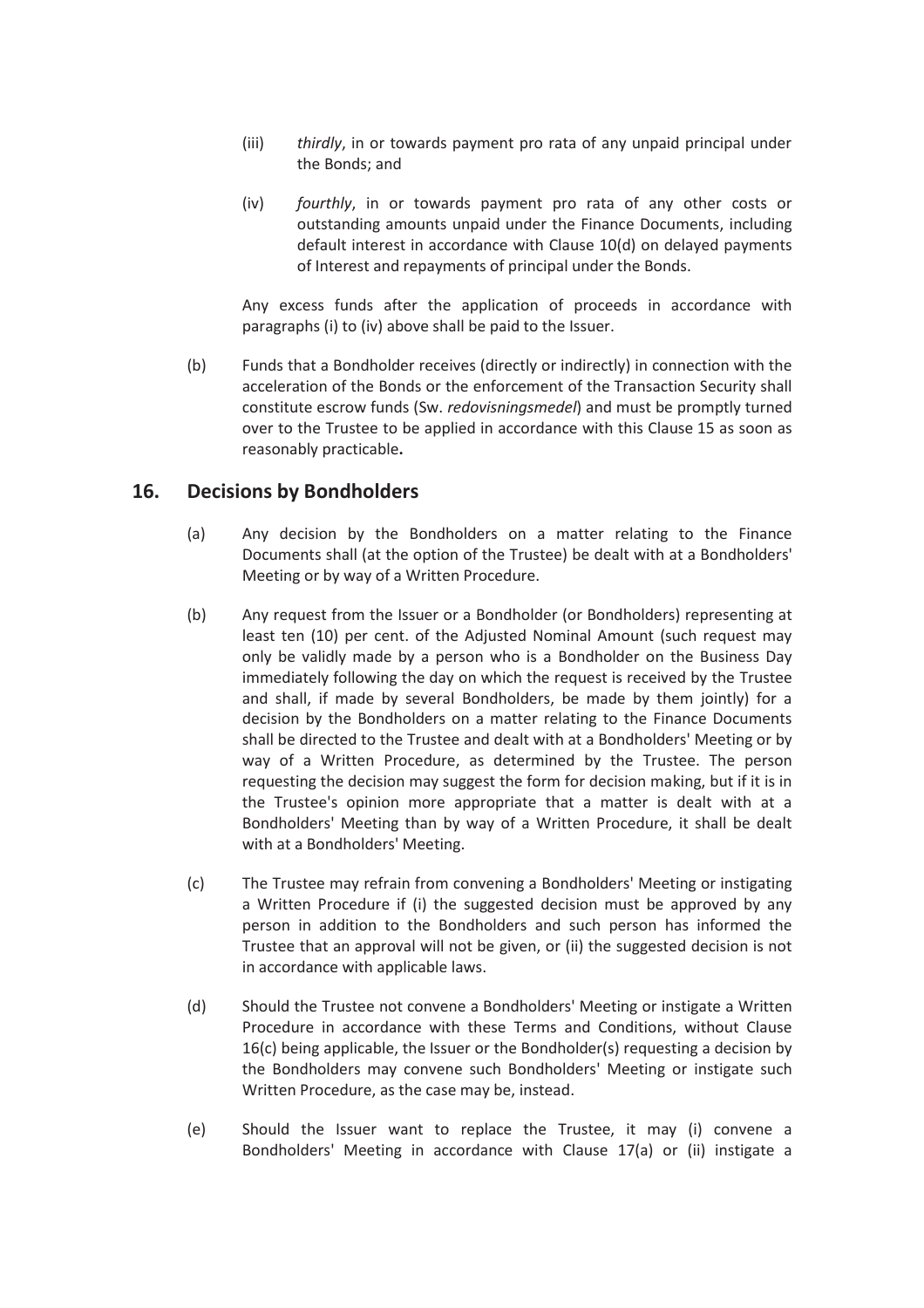Written Procedure by sending communication in accordance with Clause 18(a), in both cases with a copy to the Trustee. After a request from the Bondholders pursuant to Clause 20.4(c), the Issuer shall no later than ten (10) Business Days after receipt of such request (or such later date as may be necessary for technical or administrative reasons) convene a Bondholders Meeting in accordance with Clause 17(a). The Issuer shall inform the Trustee before a notice for a Bondholders' Meeting or communication relating to a Written Procedure where the Trustee is proposed to be replaced is sent and shall, on the request of the Trustee, append information from the Trustee together with the a notice or the communication.

- (f) Only a person who is, or who has been provided with a power of attorney pursuant to Clause 7 (*Right to Act on Behalf of a Bondholder*) from a person who is, registered as a Bondholder:
	- (i) on the Business Day specified in the notice pursuant to Clause 17(b) of the Bondholders' Meeting, or
	- (ii) on the Business Day specified in the communication pursuant to Clause 18(b), in respect of a Written Procedure,

may exercise voting rights as a Bondholder at such Bondholders' Meeting or in such Written Procedure, provided that the relevant Bonds are included in the definition of Adjusted Nominal Amount. Such Business Day specified pursuant to paragraph (i) or (ii) above must fall no earlier than one (1) Business Day after the effective date of the notice or communication, as the case may be.

- (g) The following matters shall require the consent of Bondholders representing at least sixty-six and two thirds (66 2/3) per cent. of the Adjusted Nominal Amount for which Bondholders are voting at a Bondholders' Meeting or for which Bondholders reply in a Written Procedure in accordance with the instructions given pursuant to Clause 18(b):
	- (i) a change to the terms of any of Clauses  $2(a)$ ,  $2(e)$  and  $5(b)$ ;
	- (ii) a change to the terms for the distribution of proceeds set out in Clause 15 (*Distribution of Proceeds*);
	- (iii) a change to the terms dealing with the requirements for Bondholders' consent set out in this Clause 16;
	- (iv) a change to the definition "Interest Rate" set out in Clause 1.1 (*Definitions*);
	- (v) a release of the Transaction Security, except in accordance with the terms of the Security Documents;
	- (vi) a change of Issuer, an extension of the tenor of the Bonds or any delay of the due date for payment of any principal or interest on the Bonds;
	- (vii) a mandatory exchange of the Bonds for other securities; and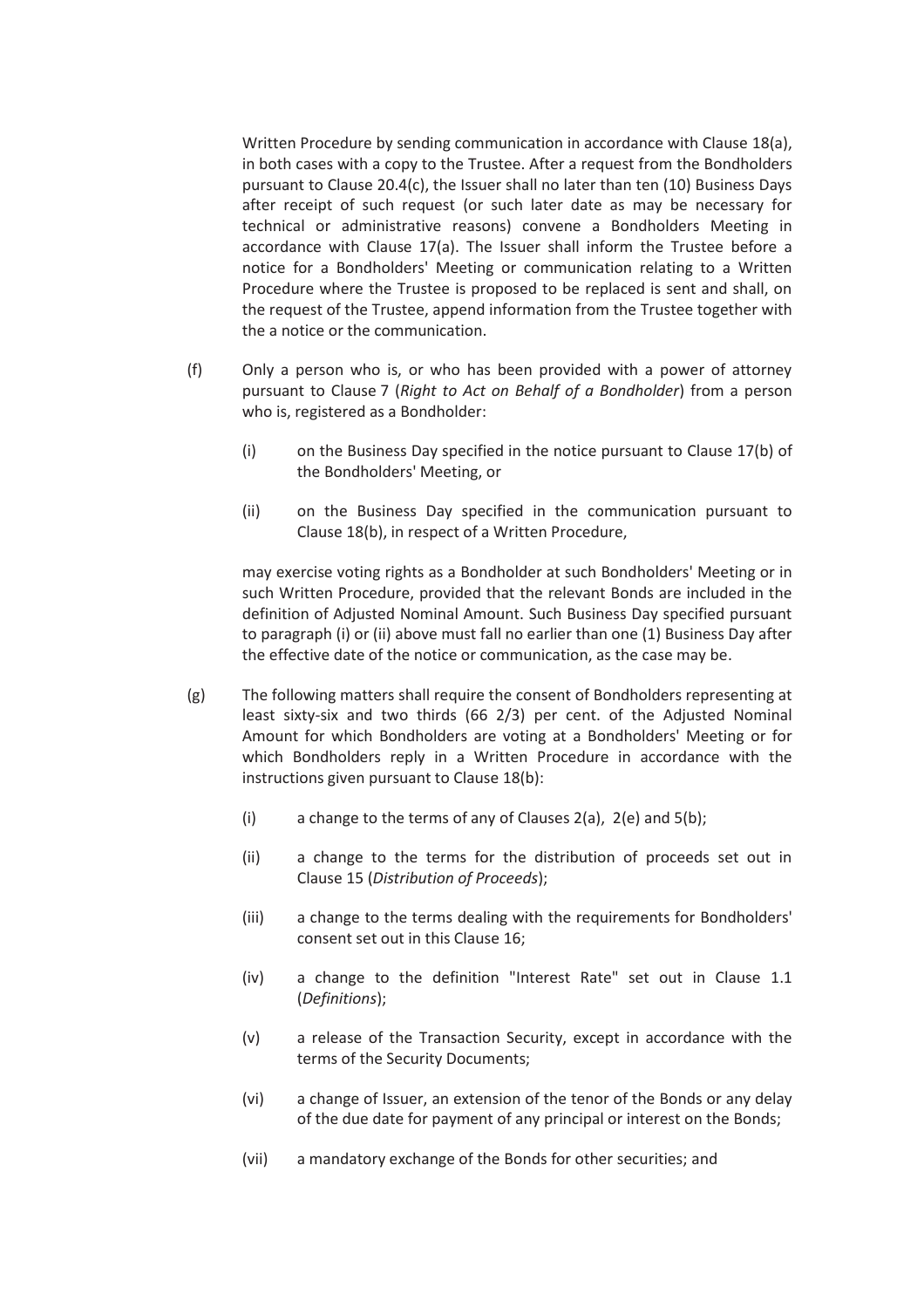- (viii) early redemption of the Bonds, other than upon an acceleration of the Bonds pursuant to Clause 14 (*Events of Default and Acceleration of the Bonds*) or as otherwise permitted or required by these Terms and Conditions.
- (h) Any matter not covered by Clause 16(g) shall require the consent of Bondholders representing more than fifty (50) per cent. of the Adjusted Nominal Amount for which Bondholders are voting at a Bondholders' Meeting or for which Bondholders reply in a Written Procedure in accordance with the instructions given pursuant to Clause 18(b). This includes, but is not limited to, any amendment to, or waiver of, the terms of any Finance Document that does not require a higher majority (other than an amendment permitted pursuant to Clause 19(a)(i) or 19(a)(ii)) or an acceleration of the Bonds or the enforcement of any Transaction Security.
- (i) Quorum at a Bondholders' Meeting or in respect of a Written Procedure only exists if a Bondholder (or Bondholders) representing at least fifty (50) per cent. of the Adjusted Nominal Amount in case of a matter pursuant to Clause  $16(g)$ , and otherwise twenty (20) per cent. of the Adjusted Nominal Amount:
	- (i) if at a Bondholders' Meeting, attend the meeting in person or by telephone conference (or appear through duly authorised representatives); or
	- (ii) if in respect of a Written Procedure, reply to the request.

If a quorum exists for some but not all of the matters to be dealt with at a Bondholders' Meeting or by a Written Procedure, decisions may be taken in the matters for which a quorum exists.

- (j) If a quorum does not exist at a Bondholders' Meeting or in respect of a Written Procedure, the Trustee or the Issuer shall convene a second Bondholders' Meeting (in accordance with Clause 17(a)) or initiate a second Written Procedure (in accordance with Clause 18(a)), as the case may be, provided that the person(s) who initiated the procedure for Bondholders' consent has confirmed that the relevant proposal is not withdrawn. For the purposes of a second Bondholders' Meeting or second Written Procedure pursuant to this Clause 16(j), the date of request of the second Bondholders' Meeting pursuant to Clause 17(a) or second Written Procedure pursuant to Clause 18(a), as the case may be, shall be deemed to be the relevant date when the quorum did not exist. The quorum requirement in Clause 16(i) shall not apply to such second Bondholders' Meeting or Written Procedure.
- (k) Any decision which extends or increases the obligations of the Issuer or the Trustee, or limits, reduces or extinguishes the rights or benefits of the Issuer or the Trustee, under the Finance Documents shall be subject to the Issuer's or the Trustee's consent, as applicable.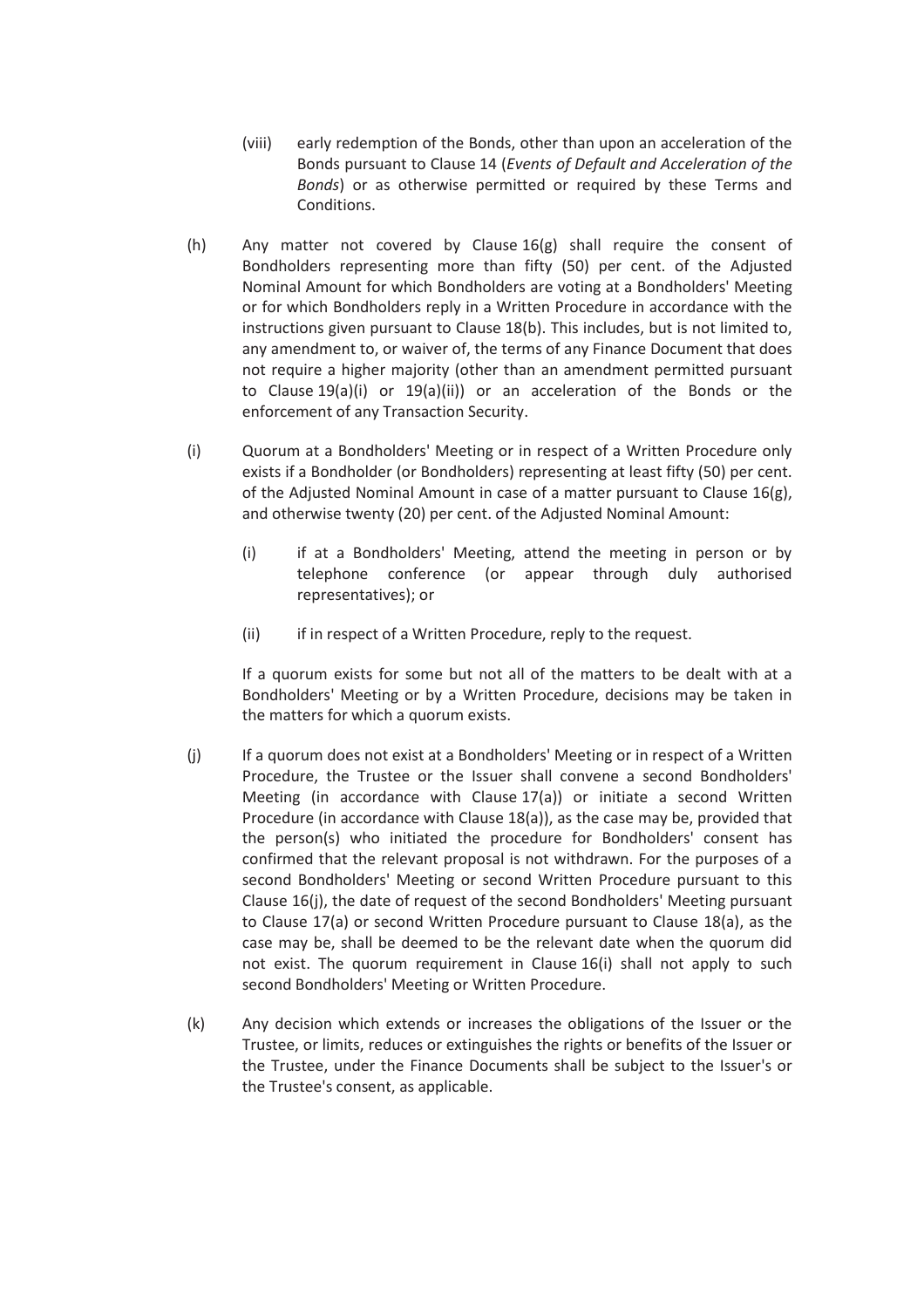- (l) A Bondholder holding more than one Bond need not use all its votes or cast all the votes to which it is entitled in the same way and may in its discretion use or cast some of its votes only.
- (m) The Issuer may not, directly or indirectly, pay or cause to be paid any consideration to or for the benefit of any Bondholder for or as inducement to any consent under these Terms and Conditions, unless such consideration is offered to all Bondholders that consent at the relevant Bondholders' Meeting or in a Written Procedure within the time period stipulated for the consideration to be payable or the time period for replies in the Written Procedure, as the case may be.
- (n) A matter decided at a duly convened and held Bondholders' Meeting or by way of Written Procedure is binding on all Bondholders, irrespective of them being present or represented at the Bondholders' Meeting or responding in the Written Procedure. The Bondholders that have not adopted or voted for a decision shall not be liable for any damages that this may cause other Bondholders.
- (o) All reasonable costs and expenses incurred by the Issuer or the Trustee for the purpose of convening a Bondholders' Meeting or for the purpose of carrying out a Written Procedure, including reasonable fees to the Trustee, shall be paid by the Issuer.
- (p) If a decision is to be taken by the Bondholders on a matter relating to the Finance Documents, the Issuer shall promptly at the request of the Trustee provide the Trustee with a certificate specifying the number of Bonds (and the relevant denomination of such Bonds) owned by Group Companies, irrespective of whether such person is directly registered as owner of such Bonds. The Trustee shall not be responsible for the accuracy of such certificate or otherwise be responsible for determining whether a Bond is owned by a Group Company.
- (q) Information about decisions taken at a Bondholders' Meeting or by way of a Written Procedure shall promptly be sent by notice to the Bondholders and be published on the websites of the Issuer and the Trustee, provided that a failure to do so shall not invalidate any decision made or voting result achieved. The minutes from the relevant Bondholders' Meeting or Written Procedure shall at the request of a Bondholder be sent to it by the Issuer or the Trustee, as applicable.

# **17. Bondholders' Meeting**

(a) The Trustee shall convene a Bondholders' Meeting as soon as practicable and in any event no later than ten (10) Business Days after receipt of a valid request from the Issuer or the Bondholder(s) (or such later date as may be necessary for technical or administrative reasons) by sending a notice thereof to each person who is registered as a Bondholder on a date selected by the Trustee which falls no more than five (5) Business Days prior to the date on which the notice is sent.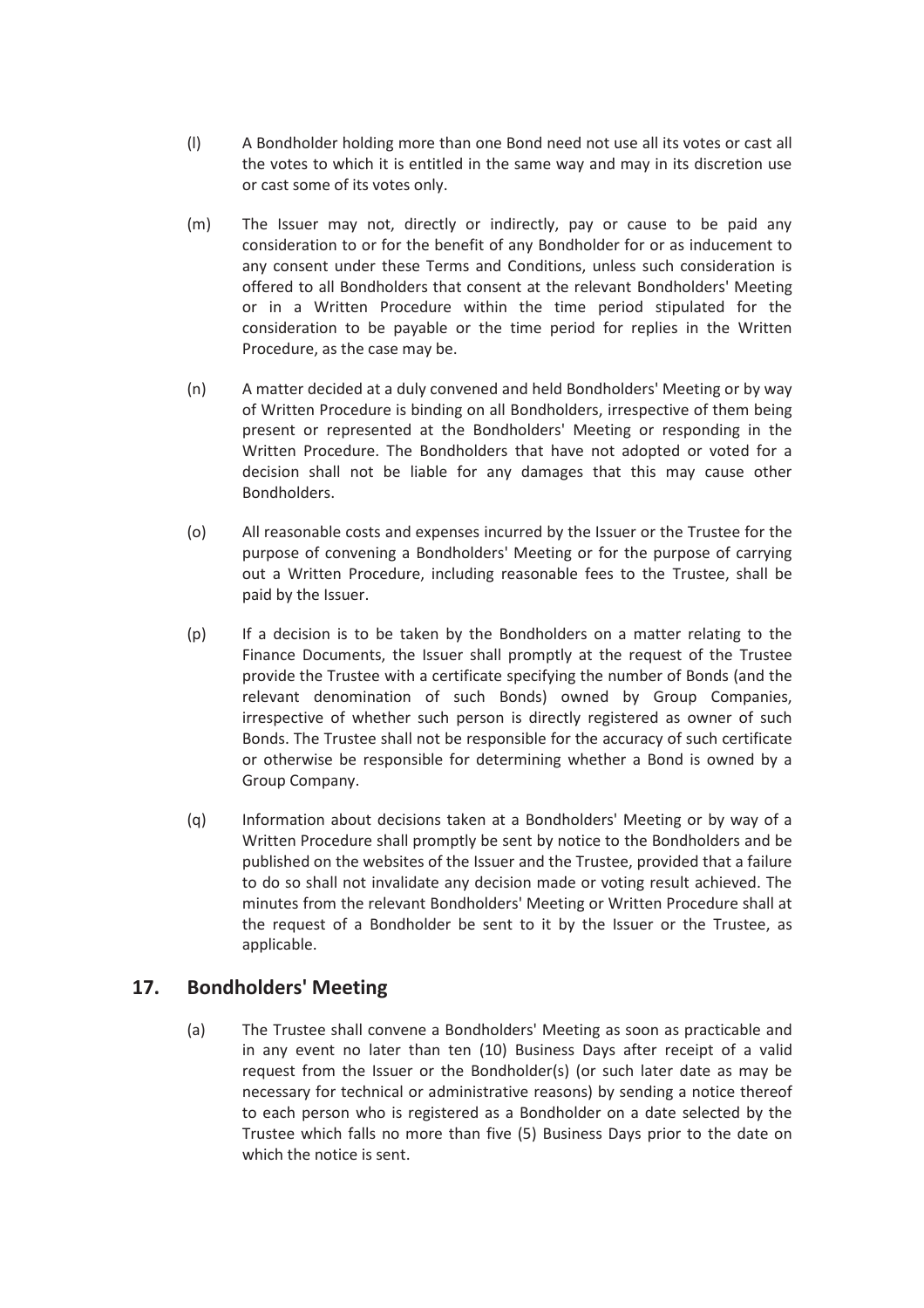- (b) The notice pursuant to Clause 17(a) shall include (i) time for the meeting, (ii) place for the meeting, (iii) agenda for the meeting (including each request for a decision by the Bondholders), (iv) the day on which a person must be a Bondholder in order to exercise Bondholders' rights at the Bondholders' Meeting, and (v) a form of power of attorney. Only matters that have been included in the notice may be resolved upon at the Bondholders' Meeting. Should prior notification by the Bondholders be required in order to attend the Bondholders' Meeting, such requirement shall be included in the notice.
- (c) The Bondholders' Meeting shall be held no earlier than ten (10) Business Days and no later than thirty (30) Business Days after the effective date of the notice.
- (d) Without amending or varying these Terms and Conditions, the Trustee may prescribe such further regulations regarding the convening and holding of a Bondholders' Meeting as the Trustee may deem appropriate. Such regulations may include a possibility for Bondholders to vote without attending the meeting in person.

# **18. Written Procedure**

- (a) The Trustee shall instigate a Written Procedure as soon as practicable and in any event no later than ten (10) Business Days after receipt of a valid request from the Issuer or the Bondholder(s) (or such later date as may be necessary for technical or administrative reasons) by sending a communication to each person who is registered as a Bondholder on a date selected by the Trustee which falls no more than five (5) Business Days prior to the date on which the communication is sent.
- (b) A communication pursuant to Clause 18(a) shall include (i) each request for a decision by the Bondholders, (ii) a description of the reasons for each request, (iii) a specification of the Business Day on which a person must be registered as a Bondholder in order to be entitled to exercise voting rights, (iv) instructions and directions on where to receive a form for replying to the request (such form to include an option to vote yes or no for each request) as well as a form of power of attorney, and (v) the stipulated time period within which the Bondholder must reply to the request (such time period to last at least ten (10) Business Days and not longer than thirty (30) Business Days from the effective date of the communication pursuant to Clause 18(a)). If the voting is to be made electronically, instructions for such voting shall be included in the communication.
- (c) When consents from Bondholders representing the requisite majority of the total Adjusted Nominal Amount pursuant to Clauses 16(g) and 16(h) have been received in a Written Procedure, the relevant decision shall be deemed to be adopted pursuant to Clause 16(g) or 16(h), as the case may be, even if the time period for replies in the Written Procedure has not yet expired.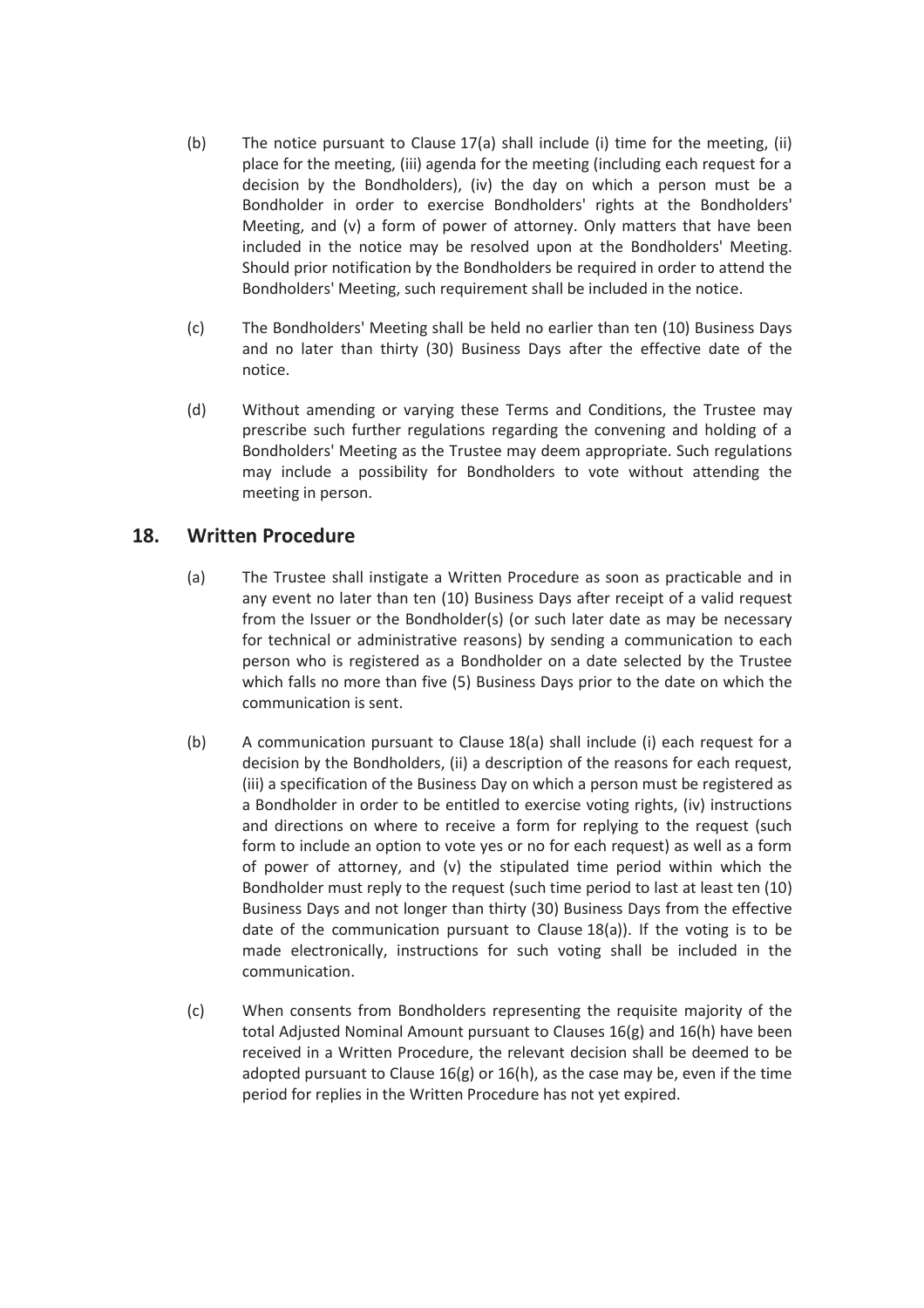# **19. Amendments and Waivers**

- (a) The Issuer and the Trustee (acting on behalf of the Bondholders) may agree to amend the Finance Documents or waive any provision in a Finance Document, provided that:
	- (i) such amendment or waiver is not detrimental to the interest of the Bondholders, or is made solely for the purpose of rectifying obvious errors and mistakes;
	- (ii) such amendment or waiver is required by applicable law, a court ruling or a decision by a relevant authority; or
	- (iii) such amendment or waiver has been duly approved by the Bondholders in accordance with Clause 16 (*Decisions by Bondholders*).
- (b) The Trustee shall promptly notify the Bondholders of any amendments or waivers made in accordance with Clause 19(a), setting out the date from which the amendment or waiver will be effective, and ensure that any amendments to the Finance Documents are published in the manner stipulated in Clause 12.3 (*Information among the Bondholders*). The Issuer shall ensure that any amendments to the Finance Documents are duly registered with the CSD and each other relevant organisation or authority (to the extent such registration is possible in accordance with the rules of the CSD).
- (c) An amendment to the Finance Documents shall take effect on the date determined by the Bondholders Meeting, in the Written Procedure or by the Trustee, as the case may be.

## **20. Appointment and Replacement of the Trustee**

#### **20.1 Appointment of the Trustee**

- (a) By subscribing for Bonds, each initial Bondholder appoints the Trustee to act as its Trustee in all matters relating to the Bonds and the Finance Documents, and authorises the Trustee to act on its behalf (without first having to obtain its consent, unless such consent is specifically required by these Terms and Conditions) in any legal or arbitration proceedings relating to the Bonds held by such Bondholder, including the winding-up, dissolution, liquidation, company reorganisation (Sw. *företagsrekonstruktion*) or bankruptcy (Sw. *konkurs*) (or its equivalent in any other jurisdiction) of the Issuer including any legal or arbitration proceeding relating to the perfection, preservation, protection or enforcement of the Transaction Security.
- (b) By acquiring Bonds, each subsequent Bondholder confirms the appointment and authorisation for the Trustee to act on its behalf, as set out in Clause 20.1(a).
- (c) Each Bondholder shall immediately upon request provide the Trustee with any such documents, including a written power of attorney (in form and substance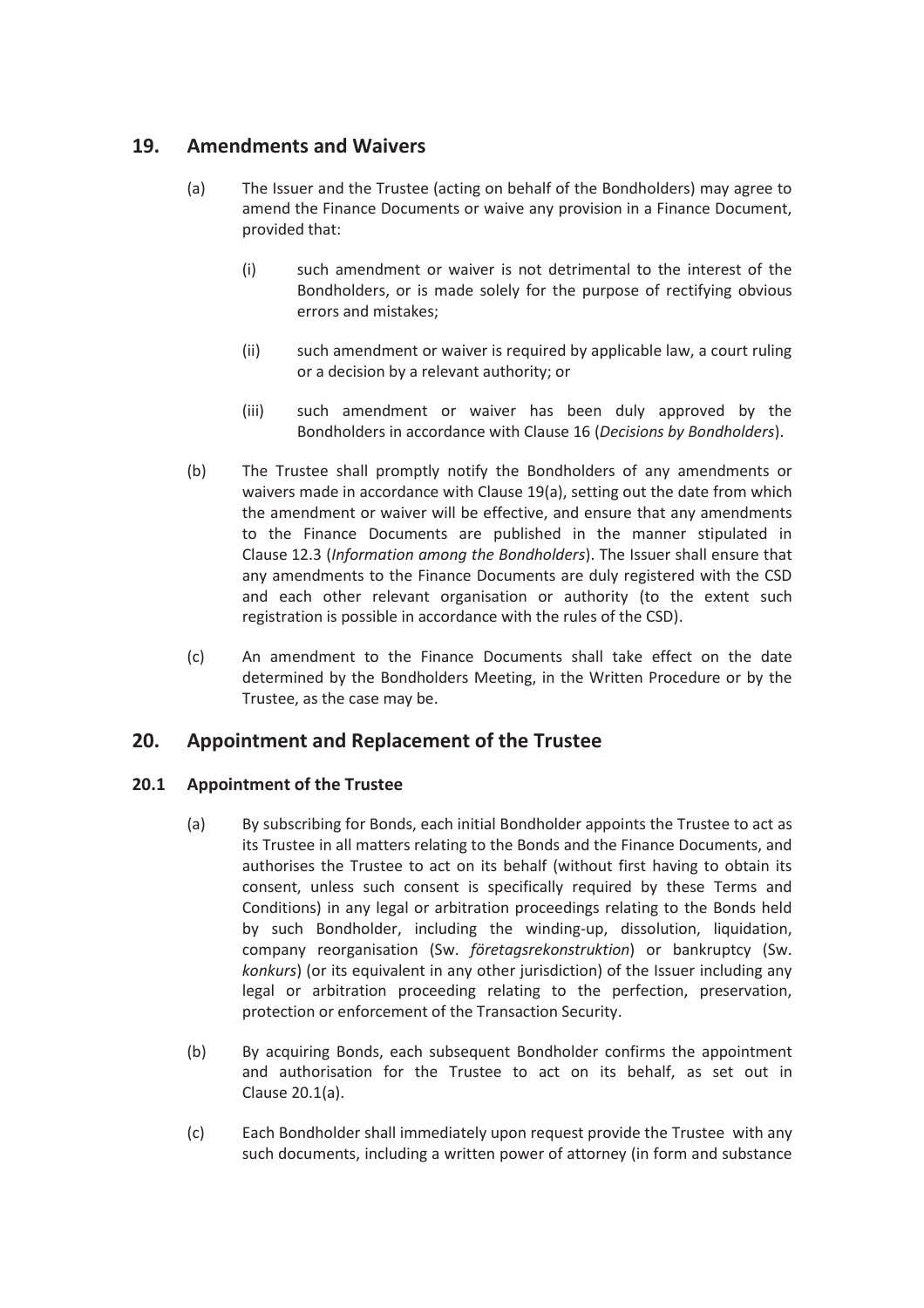satisfactory to the Trustee), that the Trustee deems necessary for the purpose of exercising its rights and/or carrying out its duties under the Finance Documents. The Trustee is under no obligation to represent a Bondholder which does not comply with such request.

- (d) The Issuer shall promptly upon request provide the Trustee with any documents and other assistance (in form and substance satisfactory to the Trustee), that the Trustee deems necessary for the purpose of exercising its rights and/or carrying out its duties under the Finance Documents.
- (e) The Trustee is entitled to fees for its work and to be indemnified for costs, losses and liabilities on the terms set out in the Finance Documents and the Trustee Agreement and the Trustee's obligations as Trustee under the Finance Documents are conditioned upon the due payment of such fees and indemnifications.
- (f) The Trustee may act as Trustee or trustee for several issues of securities issued by or relating to the Issuer and other Group Companies notwithstanding potential conflicts of interest.

#### **20.2 Duties of the Trustee**

- (a) The Trustee shall represent the Bondholders in accordance with the Finance Documents, and, where relevant, in relation to instructions to the Trustee to enforce the Transaction Security on behalf of the Bondholders. Except as specified in Clauses 4 (*Conditions Precedent for Disbursement*), the Trustee is not responsible for the execution or enforceability of the Finance Documents.
- (b) When acting in accordance with the Finance Documents, the Trustee is always acting with binding effect on behalf of the Bondholders. The Trustee shall carry out its duties under the Finance Documents in a reasonable, proficient and professional manner, with reasonable care and skill.
- (c) The Trustee is entitled to delegate its duties to other professional parties, but the Trustee shall remain liable for the actions of such parties under the Finance Documents.
- (d) The Trustee shall treat all Bondholders equally and, when acting pursuant to the Finance Documents, act with regard only to the interests of the Bondholders and shall not be required to have regard to the interests or to act upon or comply with any direction or request of any other person, other than as explicitly stated in the Finance Documents.
- (e) The Trustee is entitled to engage external experts when carrying out its duties under the Finance Documents. The Issuer shall on demand by the Trustee pay all reasonable costs for external experts engaged after the occurrence of an Event of Default, or for the purpose of investigating or considering (i) an event which the Trustee reasonably believes is or may lead to an Event of Default or (ii) a matter relating to the Issuer which the Trustee reasonably believes may be detrimental to the interests of the Bondholders under the Finance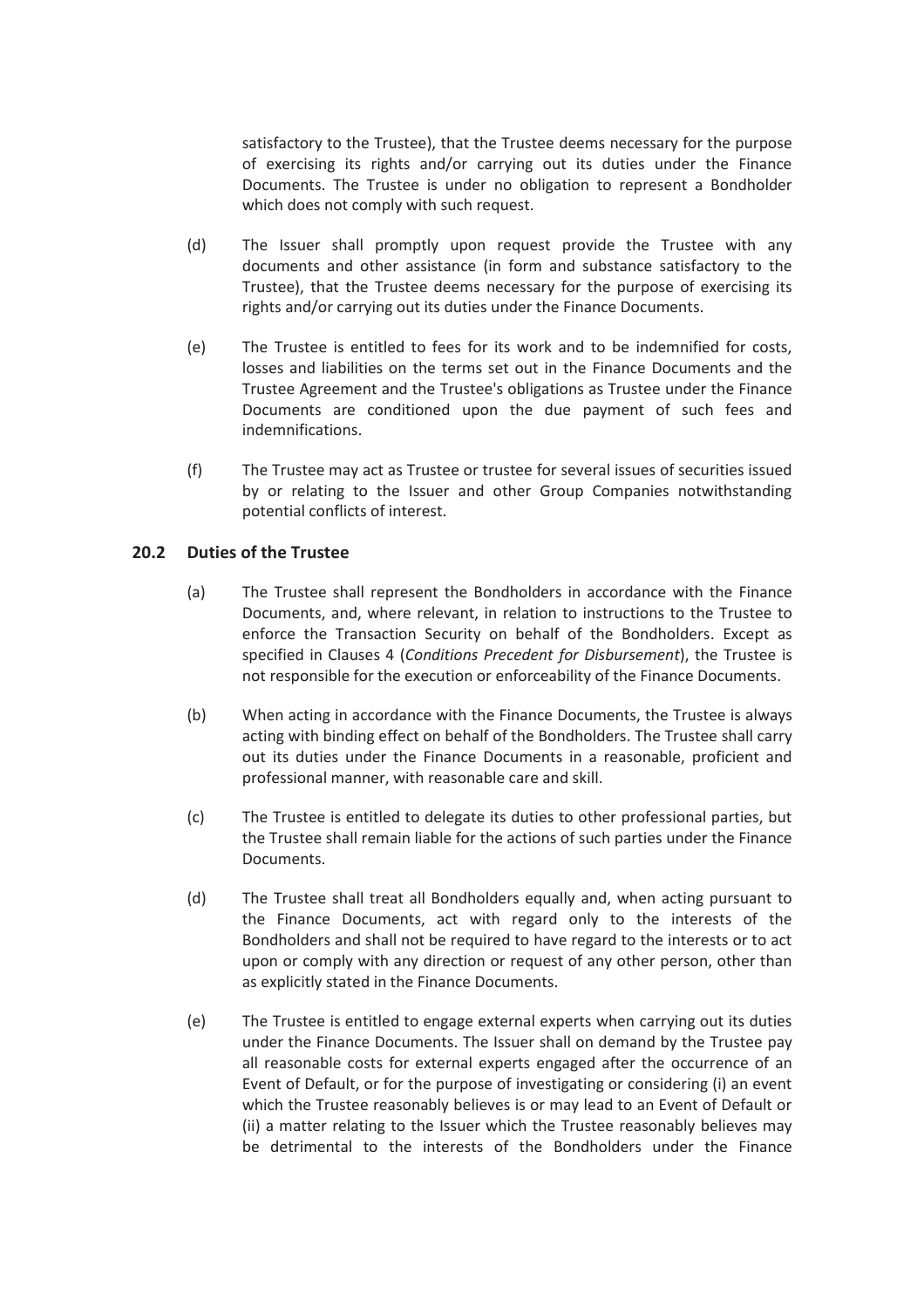Documents. Any compensation for damages or other recoveries received by the Trustee from external experts engaged by it for the purpose of carrying out its duties under the Finance Documents shall be distributed in accordance with Clause 15 (*Distribution of Proceeds*).

- (f) The Trustee shall, as applicable, enter into agreements with the CSD, and comply with such agreement and the CSD Regulations applicable to the Trustee, as may be necessary in order for the Trustee to carry out its duties under the Finance Documents.
- (g) Notwithstanding any other provision of the Finance Documents to the contrary, the Trustee is not obliged to do or omit to do anything if it would or might in its reasonable opinion constitute a breach of any law or regulation.
- (h) If in the Trustee's reasonable opinion the cost, loss or liability which it may incur (including reasonable fees to the Trustee) in complying with instructions of the Bondholders, or taking any action at its own initiative, will not be covered by the Issuer, the Trustee may refrain from acting in accordance with such instructions, or taking such action, until it has received such indemnities (or adequate Security has been provided therefore) as it may reasonably require.
- (i) The Trustee shall give a notice to the Bondholders (i) before it ceases to perform its obligations under the Finance Documents by reason of the nonpayment by the Issuer of any fee or indemnity due to the Trustee under the Finance Documents or (ii) if it refrains from acting for any reason described in Clause 20.2(h).

#### **20.3 Limited liability for the Trustee**

- (a) The Trustee will not be liable to the Bondholders for damage or loss caused by any action taken or omitted by it under or in connection with any Finance Document, unless directly caused by its negligence or wilful misconduct. The Trustee shall never be responsible for indirect loss.
- (b) The Trustee shall not be considered to have acted negligently if it has acted in accordance with advice from or opinions of reputable external experts engaged by the Trustee or if the Trustee has acted with reasonable care in a situation when the Trustee considers that it is detrimental to the interests of the Bondholders to delay the action in order to first obtain instructions from the Bondholders.
- (c) The Trustee shall not be liable for any delay (or any related consequences) in crediting an account with an amount required pursuant to the Finance Documents to be paid by the Trustee to the Bondholders, provided that the Trustee has taken all necessary steps as soon as reasonably practicable to comply with the regulations or operating procedures of any recognised clearing or settlement system used by the Trustee for that purpose.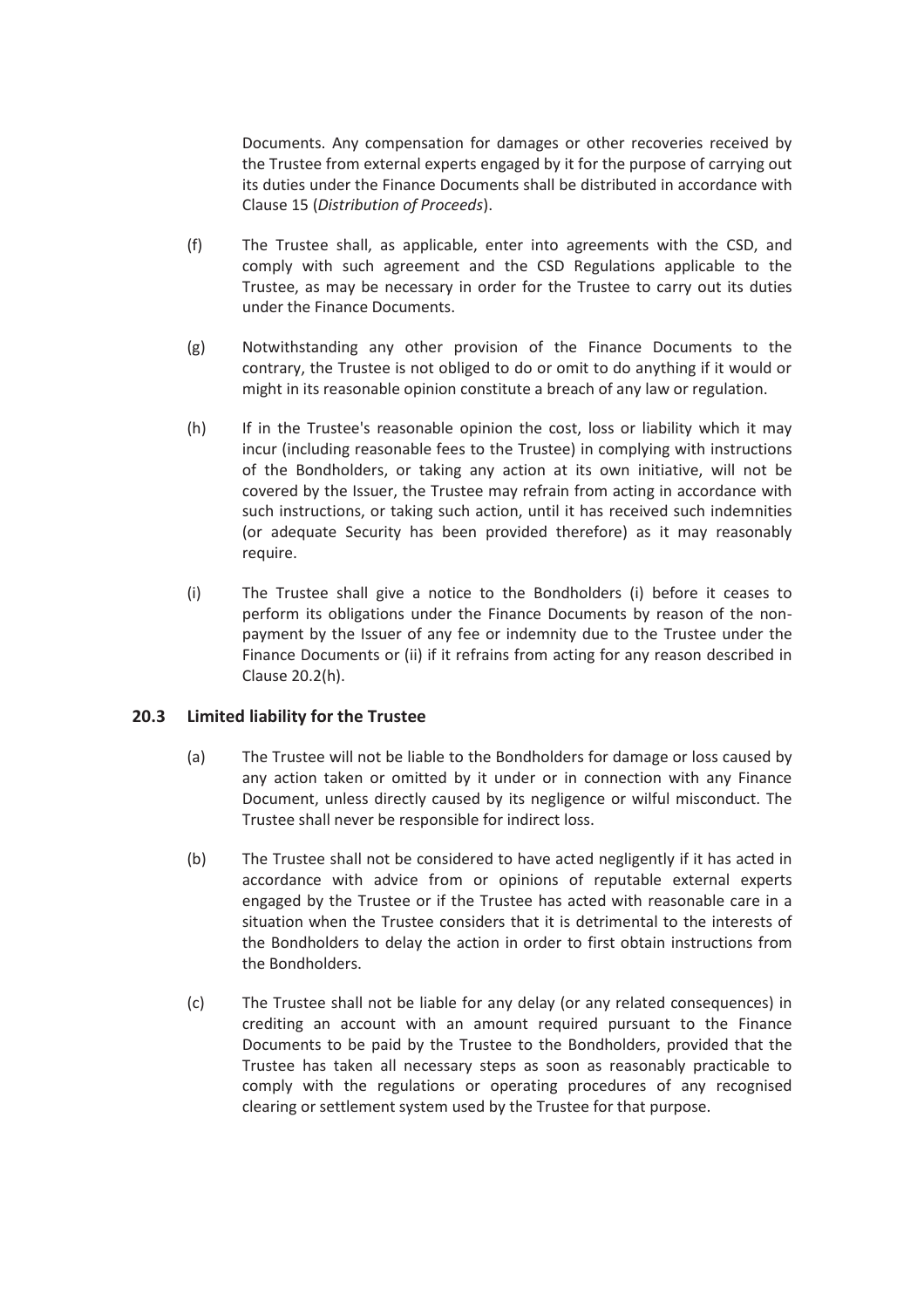- (d) The Trustee shall have no liability to the Bondholders for damage caused by the Trustee acting in accordance with instructions of the Bondholders given in accordance with Clause 16 (*Decisions by Bondholders*) or a demand by Bondholders given pursuant to Clause 14.10.
- (e) Any liability towards the Issuer which is incurred by the Trustee in acting under, or in relation to, the Finance Documents shall not be subject to set-off against the obligations of the Issuer to the Bondholders under the Finance Documents.

#### **20.4 Replacement of the Trustee**

- (a) Subject to Clause 20.4(f), the Trustee may resign by giving notice to the Issuer and the Bondholders, in which case the Bondholders shall appoint a successor Trustee at a Bondholders' Meeting convened by the retiring Trustee or by way of Written Procedure initiated by the retiring Trustee.
- (b) Subject to Clause 20.4(f), if the Trustee is Insolvent, the Trustee shall be deemed to resign as Trustee with immediate effect and the Issuer shall within ten (10) Business Days appoint a successor Trustee which shall be an independent financial institution or other reputable company which regularly acts as Trustee under debt issuances.
- (c) A Bondholder (or Bondholders) representing at least ten (10) per cent. of the Adjusted Nominal Amount may, by notice to the Issuer (such notice may only be validly given by a person who is a Bondholder on the Business Day immediately following the day on which the notice is received by the Issuer and shall, if given by several Bondholders, be given by them jointly), require that a Bondholders' Meeting is held for the purpose of dismissing the Trustee and appointing a new Trustee. The Issuer may, at a Bondholders' Meeting convened by it or by way of Written Procedure initiated by it, propose to the Bondholders that the Trustee be dismissed and a new Trustee appointed.
- (d) If the Bondholders have not appointed a successor Trustee within ninety (90) days after (i) the earlier of the notice of resignation was given or the resignation otherwise took place or (ii) the Trustee was dismissed through a decision by the Bondholders, the Issuer shall appoint a successor Trustee which shall be an independent financial institution or other reputable company which regularly acts as Trustee under debt issuances.
- (e) The retiring Trustee shall, at its own cost, make available to the successor Trustee such documents and records and provide such assistance as the successor Trustee may reasonably request for the purposes of performing its functions as Trustee under the Finance Documents.
- (f) The Trustee's resignation or dismissal shall only take effect upon the appointment of a successor Trustee and acceptance by such successor Trustee of such appointment and the execution of all necessary documentation to effectively substitute the retiring Trustee.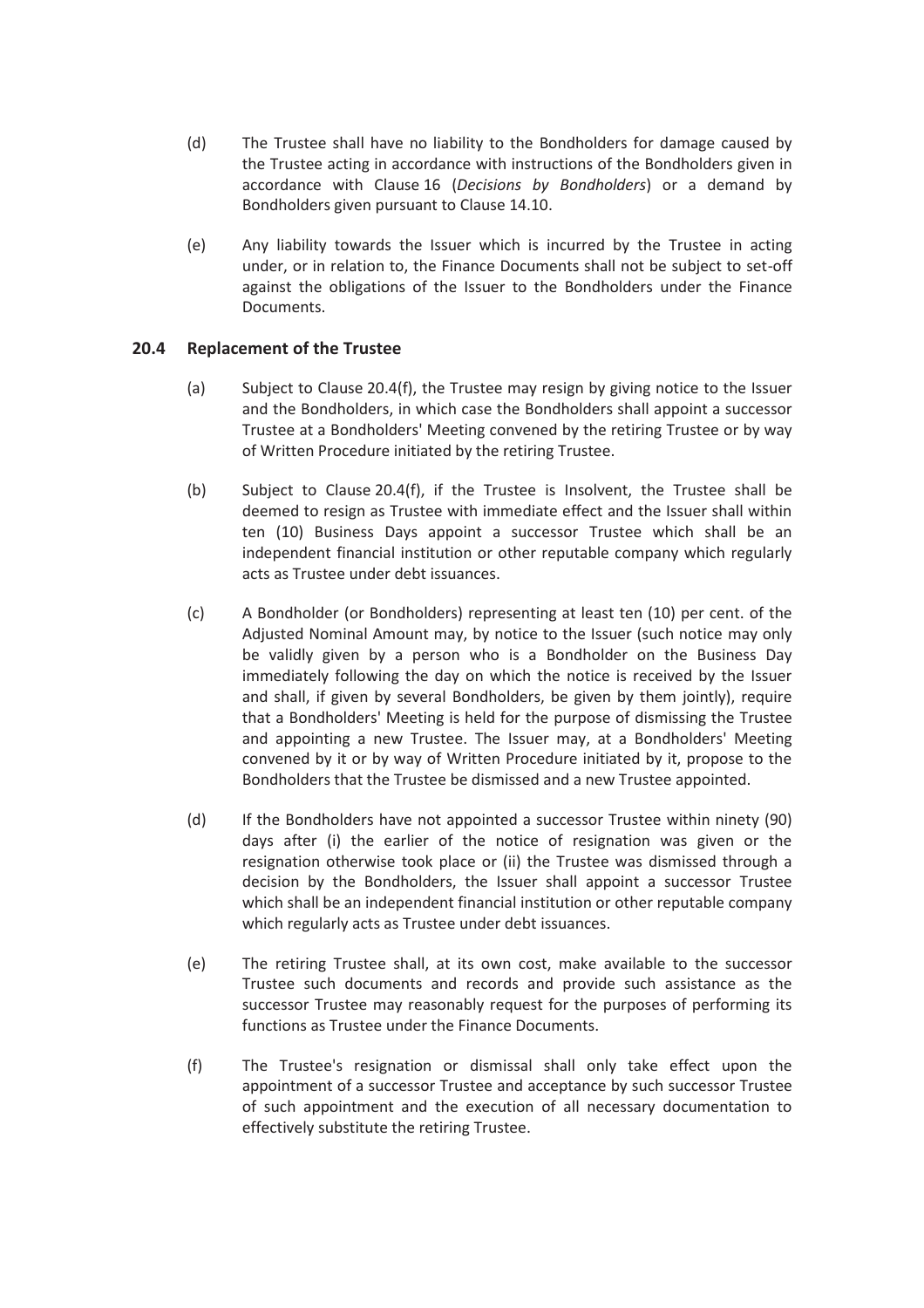- (g) Upon the appointment of a successor, the retiring Trustee shall be discharged from any further obligation in respect of the Finance Documents but shall remain entitled to the benefit of the Finance Documents and remain liable under the Finance Documents in respect of any action which it took or failed to take whilst acting as Trustee. Its successor, the Issuer and each of the Bondholders shall have the same rights and obligations amongst themselves under the Finance Documents as they would have had if such successor had been the original Trustee.
- (h) In the event that there is a change of the Trustee in accordance with this Clause 20.4, the Issuer shall execute such documents and take such actions as the new Trustee may reasonably require for the purpose of vesting in such new Trustee the rights, powers and obligation of the Trustee and releasing the retiring Trustee from its further obligations under the Finance Documents. Unless the Issuer and the new Trustee agree otherwise, the new Trustee shall be entitled to the same fees and the same indemnities as the retiring Trustee.

# **21. Appointment and Replacement of the Paying Agent**

- (a) The Issuer appoints the Paying Agent to manage certain specified tasks under these Terms and Conditions and in accordance with the legislation, rules and regulations applicable to and/or issued by the CSD and relating to the Bonds.
- (b) The Paying Agent may retire from its assignment or be dismissed by the Issuer, provided that the Issuer has approved that a commercial bank or securities institution approved by the CSD accedes as new Paying Agent at the same time as the old Paying Agent retires or is dismissed. If the Paying Agent is Insolvent, the Issuer shall immediately appoint a new Paying Agent, which shall replace the old Paying Agent as paying agent in accordance with these Terms and Conditions.

# **22. Appointment and Replacement of the CSD**

- (a) The Issuer has appointed the CSD to manage certain tasks under these Terms and Conditions and in accordance with the CSD Regulations and the other regulations applicable to the Bonds.
- (b) The CSD may retire from its assignment or be dismissed by the Issuer, provided that the Issuer has effectively appointed a replacement CSD that accedes as CSD at the same time as the old CSD retires or is dismissed and provided also that the replacement does not have a negative effect on any Bondholder. The replacing CSD must be authorised to professionally conduct clearing operations and be authorised as a central securities depository in accordance with applicable law.

# **23. No Direct Actions by Bondholders**

(a) A Bondholder may not take any steps whatsoever against the Issuer or with respect to the Transaction Security to enforce or recover any amount due or owing to it pursuant to the Finance Documents, or to initiate, support or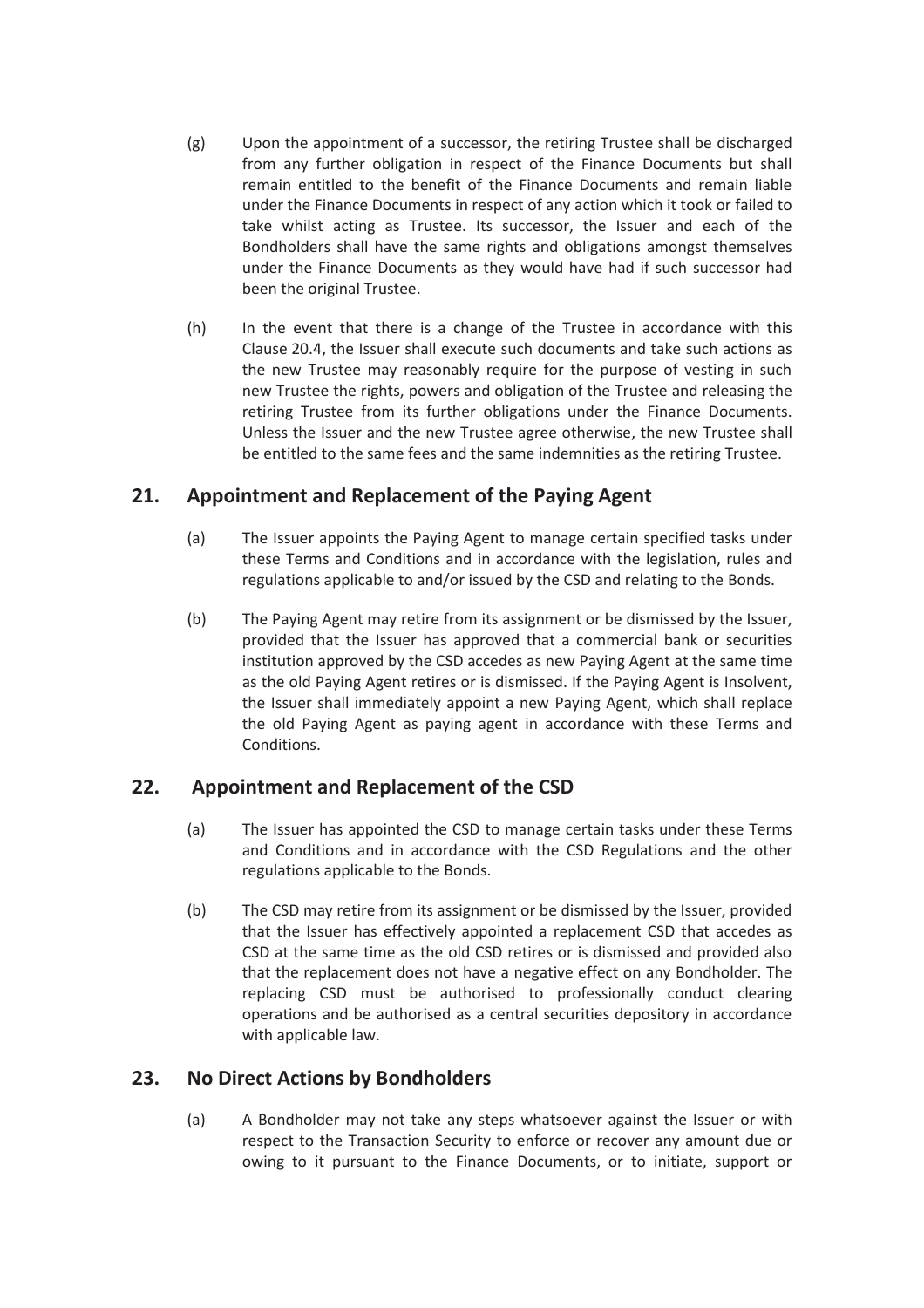procure the winding-up, dissolution, liquidation, company reorganisation (Sw. *företagsrekonstruktion*) or bankruptcy (Sw. *konkurs*) (or its equivalent in any other jurisdiction) of the Issuer in relation to any of the obligations and liabilities of the Issuer under the Finance Documents. Such steps may only be taken by the Trustee.

- (b) Paragraph (a) above shall not apply if the Trustee has been instructed by the Bondholders in accordance with the Finance Documents to take certain actions but fails for any reason to take, or is unable to take (for any reason other than a failure by a Bondholder to provide documents in accordance with Clause 20.1(c)), such actions within a reasonable period of time and such failure or inability is continuing. However, if the failure to take certain actions is caused by the non-payment by the Issuer of any fee or indemnity due to the Trustee under the Finance Documents or by any reason described in Clause 20.2(h), such failure must continue for at least forty (40) Business Days after notice pursuant to Clause 20.2(i) before a Bondholder may take any action referred to in paragraph (a) above.
- (c) The provisions of paragraph (a) above shall not in any way limit an individual Bondholder's right to claim and enforce payments which are due by the Issuer to some but not all Bondholders.

# **24. Prescription**

- (a) The right to receive repayment of the principal of the Bonds shall be prescribed and become void ten (10) years from the Redemption Date. The right to receive payment of interest (excluding any capitalised interest) shall be prescribed and become void three (3) years from the relevant due date for payment. The Issuer is entitled to any funds set aside for payments in respect of which the Bondholders' right to receive payment has been prescribed and has become void.
- (b) If a limitation period is duly interrupted in accordance with the Swedish Act on Limitations (Sw. *preskriptionslag (1981:130)*), a new limitation period of ten (10) years with respect to the right to receive repayment of the principal of the Bonds, and of three (3) years with respect to receive payment of interest (excluding capitalised interest) will commence, in both cases calculated from the date of interruption of the limitation period, as such date is determined pursuant to the provisions of the Swedish Act on Limitations.

#### **25. Notices**

#### **25.1 Notices**

- (a) Subject to Clause 25.1(c), any notice or other communication to be made under or in connection with the Finance Documents:
	- (i) if to the Trustee, shall be given at the address registered with the Swedish Companies Registration Office (Sw. *Bolagsverket*) on the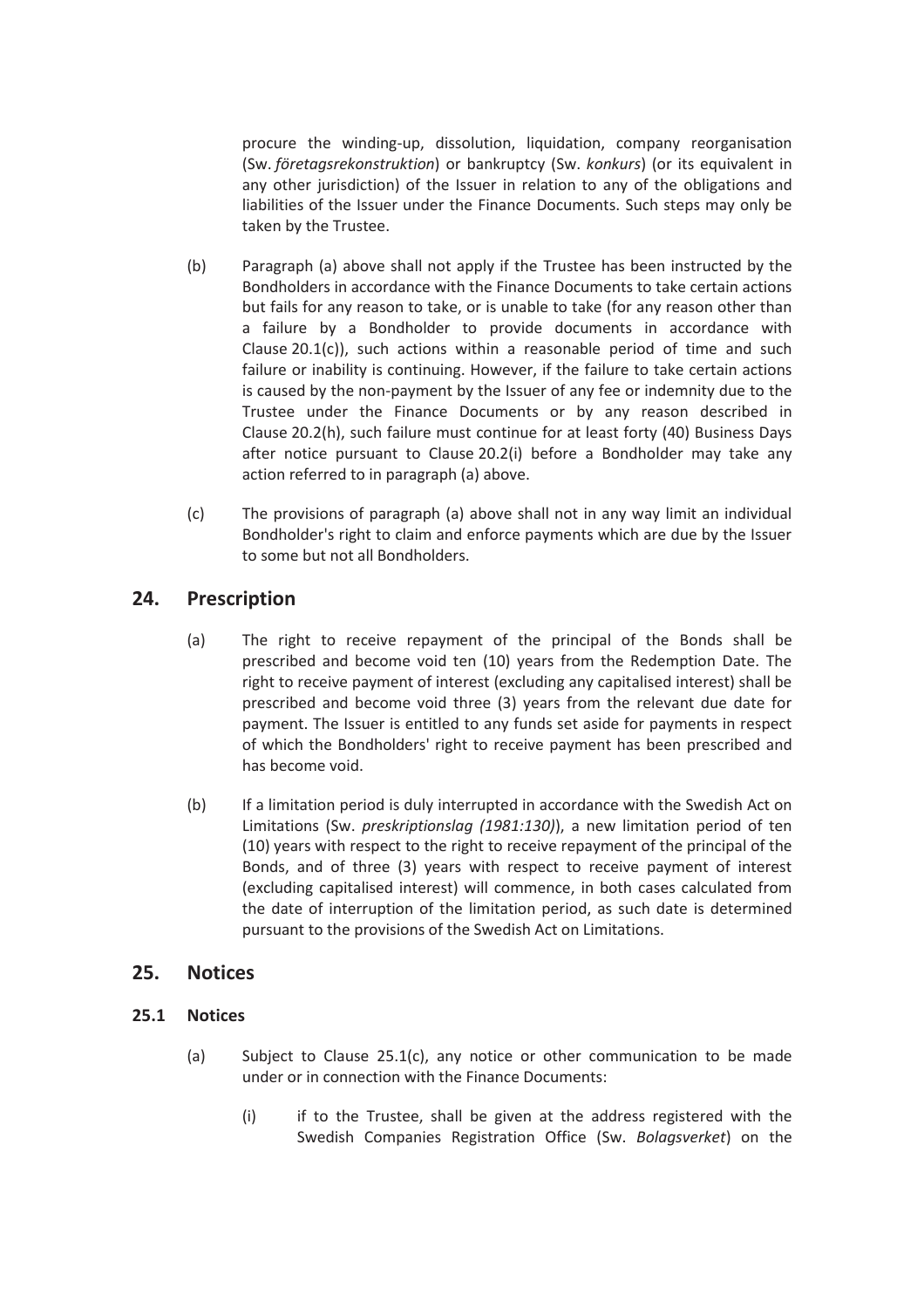Business Day prior to dispatch or, if sent by email by the Issuer, to the email address notified by the Trustee to the Issuer from time to time;

(ii) if to the Issuer, to the following address:

Koggbron AB Att: Thomas Melin Drottninggatan 150 254 33 Helsingborg e-mail: thomas.melin@koggbron.se

or, if sent by email by the Trustee, to the email address notified by the Issuer to the Trustee from time to time; and

- (iii) if to the Bondholders, shall (a) if made by the Trustee, be sent via the CSD with a copy to the Issuer, and (b) if made by the Issuer, be sent via the Trustee, alternatively through the CSD with a copy to the Trustee. A notice to the Bondholders shall also be published on the websites of the Issuer and the Trustee.
- (b) Any notice or other communication made by one person to another under or in connection with the Finance Documents shall be sent by way of courier, personal delivery (or, in terms of notice or other communication to the Bondholders, delivered through the CSD as set out in (a)(iii) above) or letter and will only be effective, in case of courier or personal delivery, when it has been left at the address specified in Clause 23.1(a) or, in case of letter, three (3) Business Days after being deposited postage prepaid in an envelope addressed to the address specified in Clause 23.1(a) or in case of notice or other communication posted through the CSD, on the date of the message being issued by the CSD.
- (c) Any notice pursuant to the Finance Documents shall be in English.
- (d) If an Event of Default is continuing, any notice or other communication made by the Trustee to the Issuer under or in connection with the Finance Documents may, provided that the Trustee deems it necessary in order to preserve the Bondholders' rights under the Finance Documents, be sent by email and will be effective on the day of dispatch (unless a delivery failure message was received by the Trustee), save that any notice or other communication sent by email that is sent after 5.00 pm in the place of receipt shall be deemed only to become effective on the following day. Any notice or other communication to be sent by email by the Trustee to the Issuer in accordance with this paragraph (c) shall be sent to the CFO or the CEO of the Issuer, to the email addresses most recently notified by the Issuer to the Trustee.

#### **25.2 Press releases**

(a) Any notice that the Issuer or the Trustee shall send to the Bondholders pursuant to Clauses 11.3 (*Voluntary total redemption (call option)*), 11.4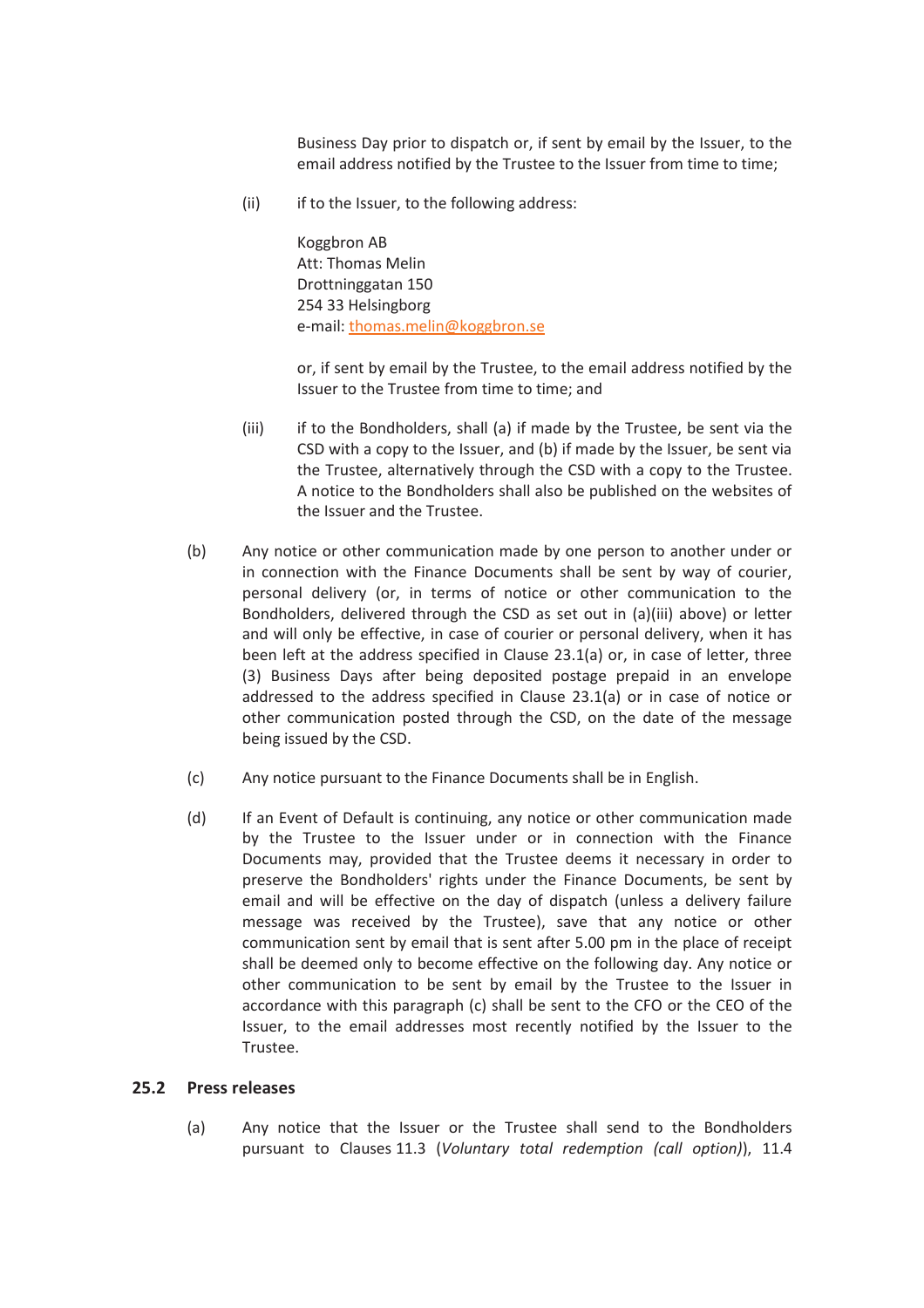(*Mandatory repurchase due to a Change of Control Event (put option)*), 12.1(a), 12.1(b), 14.10(c), 16(q), 17(a), 18(a) and 19(b) shall also be published by way of press release by the Issuer or the Trustee, as applicable.

(b) In addition to Paragraph (a) above, if any information relating to the Bonds or the Issuer Group contained in a notice the Trustee may send to the Bondholders under these Terms and Conditions has not already been made public by way of a press release, the Trustee shall before it sends such information to the Bondholders give the Issuer the opportunity to issue a press release containing such information. If the Issuer does not promptly issue a press release and the Trustee considers it necessary to issue a press release containing such information before it can lawfully send a notice containing such information to the Bondholders, the Trustee shall be entitled to issue such press release.

# **26. Force Majeure and Limitation of Liability**

- (a) Neither the Trustee nor the Paying Agent shall be held responsible for any damage arising out of any legal enactment, or any measure taken by a public authority, or war, strike, lockout, boycott, blockade, natural disaster, insurrection, civil commotion, terrorism or any other similar circumstance (a "**Force Majeure Event**"). The reservation in respect of strikes, lockouts, boycotts and blockades applies even if the Trustee or the Paying Agent itself takes such measures, or is subject to such measures.
- (b) The Paying Agent shall have no liability to the Bondholders if it has observed reasonable care. The Paying Agent shall never be responsible for indirect damage with exception of gross negligence and wilful misconduct.
- (c) Should a Force Majeure Event arise which prevents the Trustee or the Paying Agent from taking any action required to comply with these Terms and Conditions, such action may be postponed until the obstacle has been removed.
- (d) The provisions in this Clause 25.2 apply unless they are inconsistent with the provisions of the Financial Instruments Accounts Act which provisions shall take precedence.

## **27. Governing Law and Jurisdiction**

- (a) These Terms and Conditions, and any non-contractual obligations arising out of or in connection therewith, shall be governed by and construed in accordance with the laws of Sweden.
- (b) The Issuer submits to the non-exclusive jurisdiction of the City Court of Stockholm (Sw. *Stockholms tingsrätt*).
- (c) Paragraphs (a) and (b) above shall not limit the right of the Trustee (or the Bondholders, as applicable) to take proceedings against the Issuer in any court which may otherwise exercise jurisdiction over the Issuer or any of its assets.